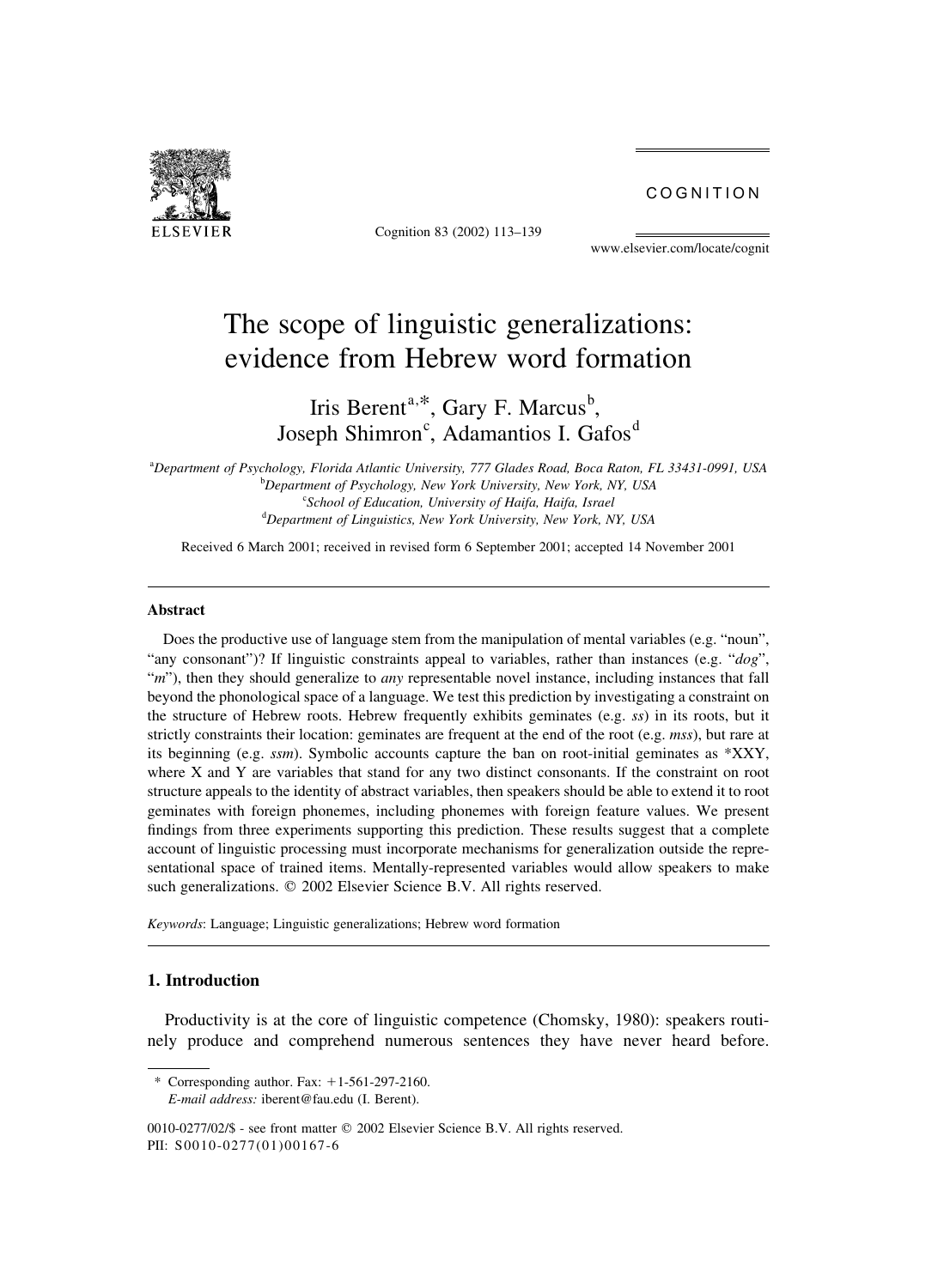Symbolic accounts attribute the productive use of language to the representation of mental variables (Fodor & Pylyshyn, 1988; Marcus, 1998, 2001; Pinker & Prince, 1988). Variables (e.g. verb, nouns, morpheme, syllable) are abstract place holders. For instance, the variable *noun* can stand for any sound combination, including both familiar (e.g.  $dog$ ) as well as novel instances (e.g. *blick*). According to the symbolic view, linguistic processes operate over variables. For instance, the plural inflection rule in English concatenates the suffix s to the variable noun stem (Marcus, 1998; Pinker, 1999; Pinker & Prince, 1988). Although specific symbolic accounts of language differ on whether linguistic competence is captured in terms of inviolable rules (e.g. Chomsky, 1957), or violable constraints (e.g. Prince & Smolensky, 1997), all these proposals consider linguistic processes as operations over variables (Berent, 2001; Marcus, 2001). The representation of variables is indeed crucial for explaining productivity. Because mental operations appeal to variables (e.g. noun stem), their application is robust with respect to the idiosyncrasies of specific tokens. The symbolic hypothesis thus leads to a strong prediction regarding the scope of linguistic generalizations: if the mind encodes variables, then speakers should be able to extend linguistic generalizations across the board to any representable novel token, regardless of their familiarity with this instance or its features.

The symbolic hypothesis, however, has been subject to continuous challenge from connectionist accounts (e.g. Elman, 1993; Elman et al., 1996; Plaut, McClelland, Seidenberg, & Patterson, 1996; Rumelhart & McClelland, 1986; Seidenberg & McClelland, 1989). Such models, dubbed "eliminative connectionism" (Pinker & Prince, 1988), account for language without representing operations over variables. For instance, there are numerous models of inflection that eliminate the representation of a "noun stem" or "verb stem" (e.g. Daugherty & Seidenberg, 1992; Hahn & Nakisa, 2000; Plunkett & Juola, 1999; Plunkett & Marchman, 1993; Plunkett & Nakisa, 1997; Rueckl, Mikolinski, Raveh, Miner, & Mars, 1997; Rumelhart & McClelland, 1986). Despite the absence of variables, these models can generalize to novel tokens. For instance, the novel noun blick could be inflected by analogy to familiar nouns (e.g. brick, block). Such generalizations appear to challenge the symbolic hypothesis. If connectionist models can adequately generalize without appealing to variables, then there is reason to doubt that mental representations encode them. The symbolic hypothesis, however, makes a rather specific prediction regarding the scope of generalizations. The symbolic account does not merely state that people can generalize. It specifically predicts that generalizations can apply to any new representable instance, regardless of its similarity to trained items.

Although it is well known that many connectionist models can generalize, the scope of such generalizations is rarely explored in a systematic fashion. Recent work by Marcus (1998, 2001) makes it clear that the ability to generalize to some instances does not guarantee that a model can generalize to all novel instances. Of course, generalization to novel instances is always limited by a model's representational scheme. A model that cannot represent the phoneme "d", for instance, naturally cannot generalize to this phoneme. The more interesting question is whether a given model can generalize to all or only some of the novel items that it can represent. Consider, for instance, the novel noun xick  $(xIk)$ , where the first phoneme is a velar fricative). The initial phoneme is not part of the English inventory, but it is familiar to speakers from borrowings (e.g. chutzpah, chanukka), and hence it is clearly representable. In fact, speakers can easily generalize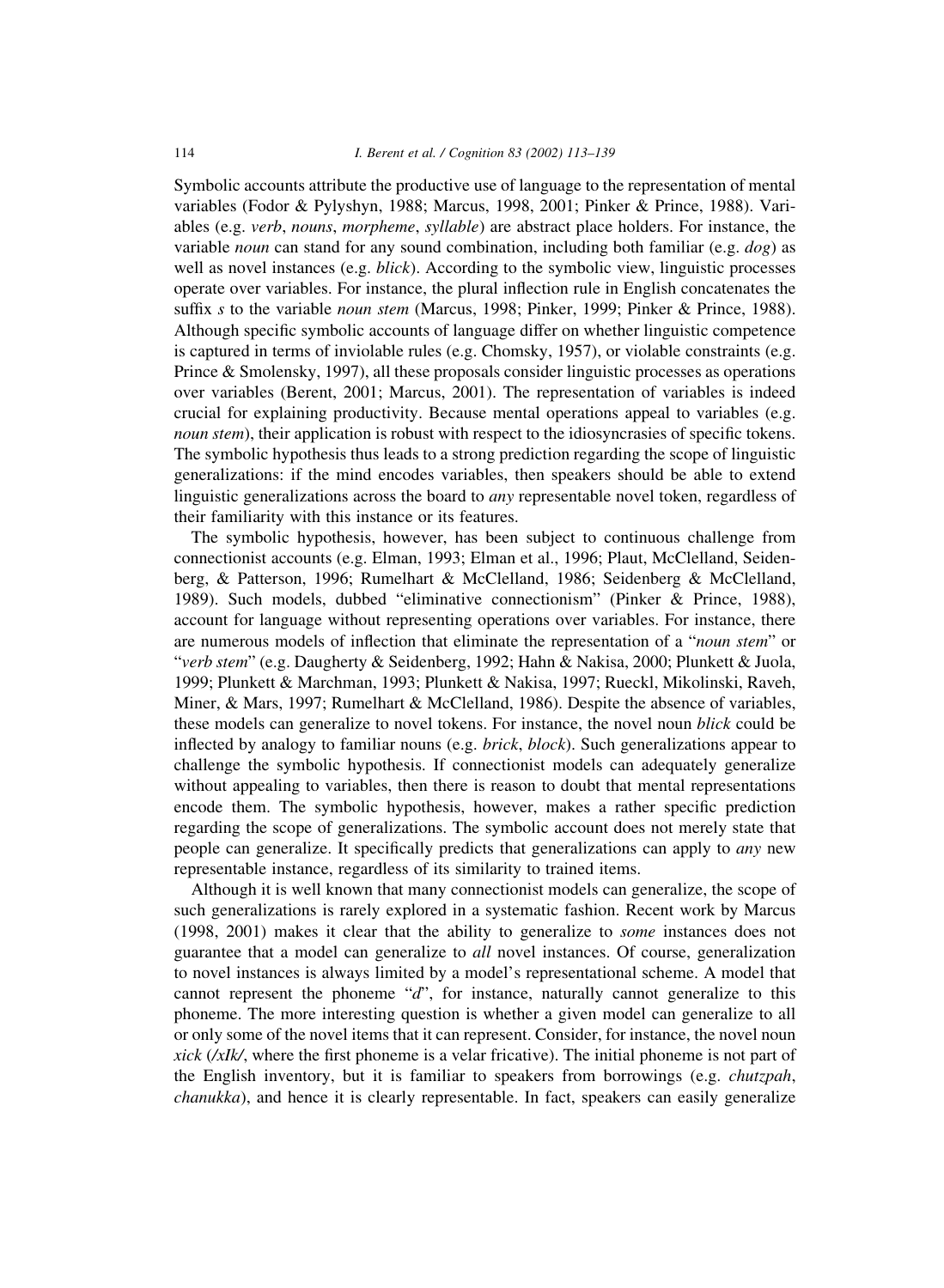regular inflection to strange-sounding words (Berent, Pinker, & Shimron, 1999; Prasada & Pinker, 1993). Some connectionist networks, however, fail to generalize the inflection rule to such items (Prasada & Pinker, 1993; for discussion see also Marcus, 2001).<sup>1</sup> Such failures are not simply due to an inability to generalize to novel items, as the same models can generalize to items that resemble familiar trained regular instances (e.g. the novel noun *blick*; similar to the regular nouns *brick* and *block*).

In order to capture the distinction between novel items like *xick* and novel items like blick Marcus (1998, 2001) proposed the notion of a *training space*. A training space is the space of feature values that is used in representing training instances. Trained instances that can be exhaustively described in terms of trained feature values fall within the training space. For instance, for an inflection model that represents instances by means of English phonemes, blick falls within the training space. In contrast, xick falls outside the model's training space (since no regular noun shares its initial phoneme). Marcus showed that the generalization ability of one popular class of models, multilayer perceptrons that lack operations over variables, depends on the position of a novel item relative to the model's training space. His investigation specifically concerned a class of functions that universally maps any input onto a single unique output. The English plural rule is an instance of this class, since it uniquely maps any noun stem to the plural form (Nounstem  $\rightarrow$ Nounstem  $+ s$ ). Marcus formally demonstrated that multilayer perceptrons that lack operations over variables can adequately extend such functions to instances falling within the training space (e.g.  $blick$ ), but they fail to generalize to items falling outside the training space (e.g. xick).

These findings make it clear that models cannot simply be evaluated on the basis of whether they can generalize to new instances; it is also important to examine whether a given model can generalize outside of its training space – the ability of a model to extend generalizations within the training space does not guarantee generalizations outside it. But Marcus's investigations also raise another important point: failures to exceed the training space are not necessarily a liability in a model of natural language. Although the "within" vs. "outside" of training space distinction gives us an important yardstick for evaluating models, that yardstick must be compared with human behavior. If linguistic generalizations were limited to the training space then the failure of a model (e.g. certain multilayer perceptrons) to exceed the training space would be considered a virtue, and offer support to the view that linguistic mental representations eliminate variables. Conversely, if the symbolic hypothesis is correct to predict that some linguistic generalizations exceed the training space, then accounts of linguistic competence would appear to require operations

<sup>&</sup>lt;sup>1</sup> Eddington (2000) demonstrated that non-connectionist single-route systems (Analogical Modeling of Language and the Tilburg Memory Based Learner) can generalize past tense inflection to novel forms in a manner that matches human behavior (Prasada & Pinker, 1993). The systems studied by Eddington, however, only *classify* an item into two predetermined categories (regular vs. irregular) – they do not *generate* the past tense form. This seemingly minor procedural modification is significant, since it overrides the problem of copying the stem (Marcus, 2001). Because the system is not required to operate over all parts of the stem, it may simply ignore phonological idiosyncrasies, basing the classification on the remaining, familiar portions. In contrast, a system that produces the inflected form must "figure out" that all portions of the stem of English regular verbs must be copied. If the system has not experienced instances where a given phonologically idiosyncratic string is copied, it is unlikely to consistently exhibit such behavior.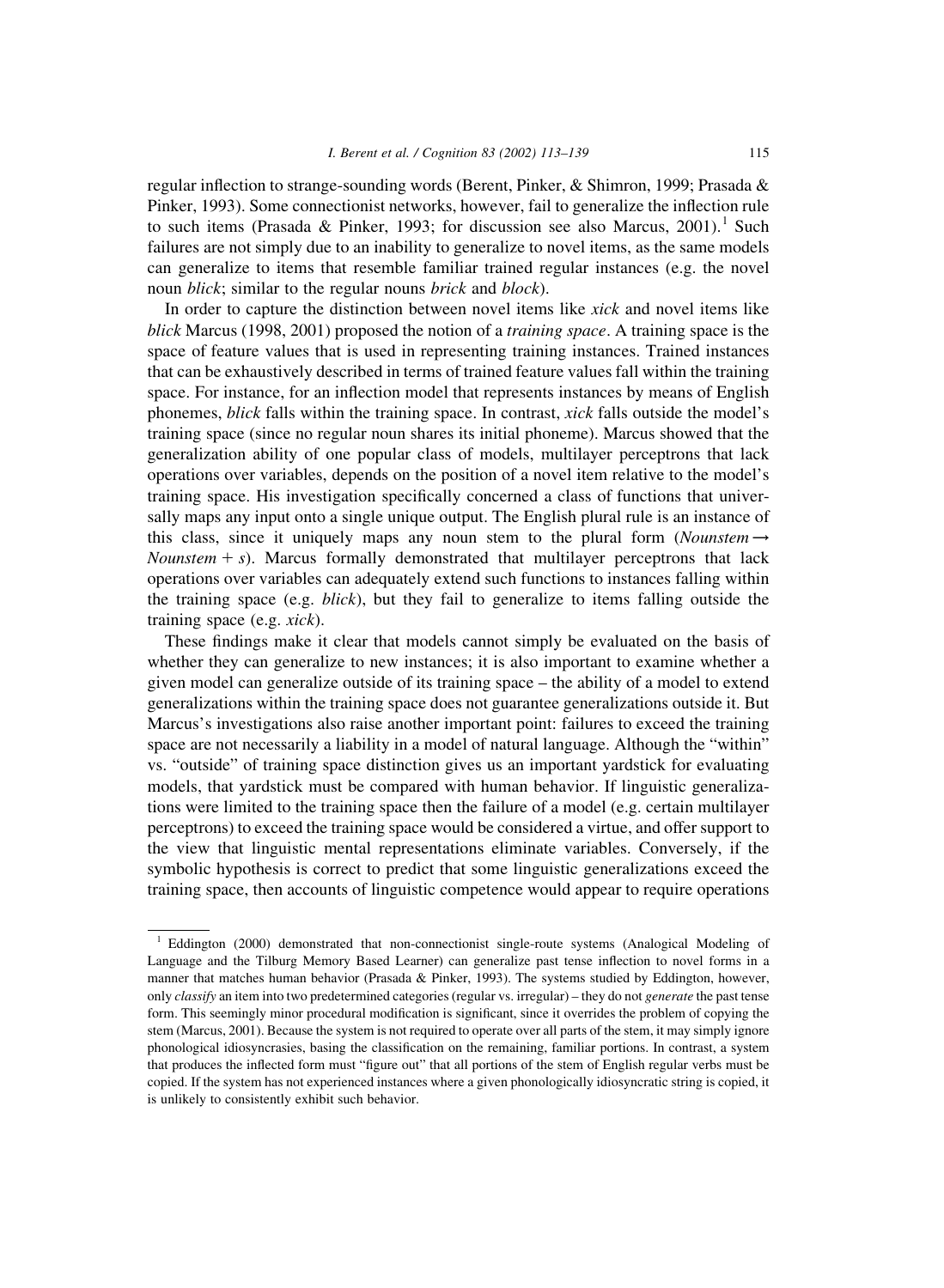over variables. It is therefore crucial to investigate empirically whether people extend linguistic generalizations outside the training space.

Research on artificial grammar learning suggests that adult learners (e.g. Reber, 1969) and infants (e.g. Gomez & Gerken, 1999) can generalize knowledge acquired from training items generated by a finite state grammar to a new set of test items. Such generalizations have been observed even when the test items share no features with the training items. For instance, Altamann, Dienes, and Goode (1995) demonstrated that adult learners trained on letter sequences transfer their knowledge to tone sequences. Likewise, Marcus, Vijayan, Bandi Rao, and Vishton (1999) demonstrated that 7-month-old infants, trained on three-syllable "sentences" such as ABB, can discriminate between novel test sentences that are consistent with the ABB grammar and those that are inconsistent (e.g. AAB). Because the similarity of test items to consistent training exemplars could not be explained in terms of shared phonemes or phonetic features, these findings suggested that learners can generalize the artificial grammar beyond the training space. Artificial languages, however, may differ in some important respects from natural language, and hence the scope of generalizations observed with an artificial grammar may not be indicative of linguistic competence.<sup>2</sup> Here, we examine whether generalization outside the training space is a property of natural language. We address this question by investigating a phonological constraint. If linguistic generalizations exceed the training space, then speakers may be able to extend this constraint to novel phonemes, including phonemes with novel phonemic feature values.

# 1.1. Identity avoidance in Hebrew roots

The constraint we examine is the Obligatory Contour Principle (OCP, McCarthy, 1979, 1986), a universal phonological constraint on identical elements in phonological representations. The OCP constrains identical phonemes, features and tones, and its effects have been documented in a variety of languages (e.g. Leben, 1973; McCarthy, 1979, 1986; Yip, 1988; for reviews, see Goldsmith, 1990; Kenstowicz, 1994). The question of whether OCP effects generalize outside speakers' training space thus illuminates a central aspect of phonological competence. OCP effects have been subject to intensive scrutiny in Semitic languages, and hence our investigation assesses the OCP in Hebrew.

Hebrew words include two ingredients: a root and a word pattern. The root is an abstract sequence of (typically) three consonants that carries the core meaning of the word. For instance, the root *lmd* is associated with learning. The word pattern is a prosodic template that contains placeholders for the root consonants and it specifies vowels and affixes. Hebrew words are formed by inserting the root into the word pattern. For instance, the insertion of the root *lmd* into the word pattern CiCeC (where C stands for any consonant) yields the verb limed, he taught. The same word pattern also yields the verbs tipes (he climbed), *diber* (he talked) and *shiker* (he lied) from the roots tps, *dbr* and *shkr*, respec-

<sup>&</sup>lt;sup>2</sup> To our knowledge, the only other line of research that addresses the scope of natural-language generalizations concerns generalization of the inflection rule to strange-sounding words (Berent et al., 1999; Bybee & Moder, 1983; Prasada & Pinker, 1993). Although speakers' ability to inflect strange-sounding words is consistent with the view of such generalizations as exceeding the training space, this earlier research did not directly assess whether these words fall beyond the phonological space of the language.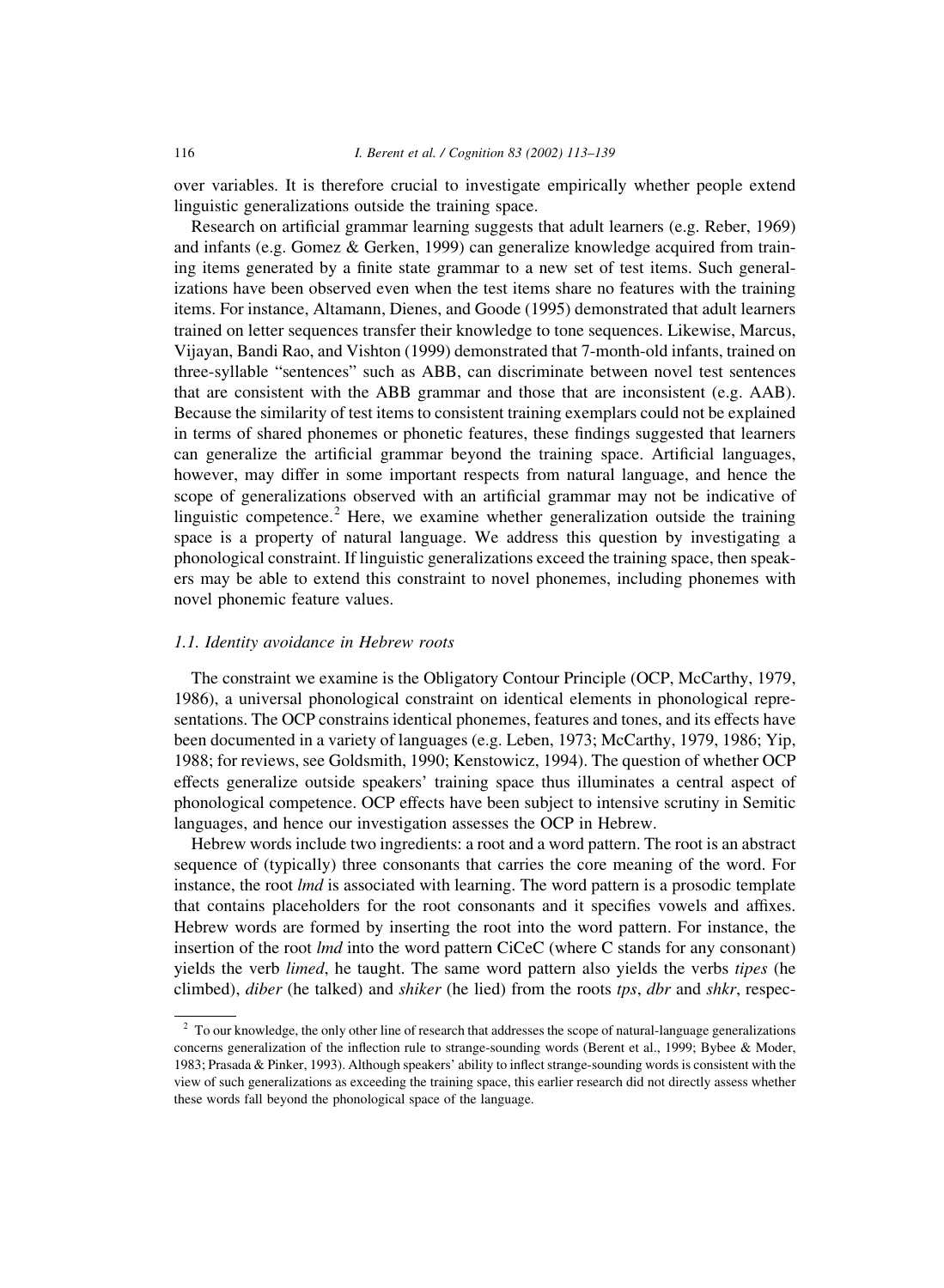tively. Conversely, a single root (e.g. lmd) may be inserted in various word patterns (e.g. CaCaC, CiCuC, hitCaCeC) resulting in a family of morphologically related words (e.g. lamad, he studied; limud, study; hitlamed, he taught himself, respectively).

Unlike English, for instance, the morphological constituents of Hebrew words are not concatenated in a linear fashion, but, are instead, intercalated. For instance, in the verb limed, the consonants lmd are members of a single morpheme, whereas the intermediate vowels  $i$  and  $e$  form a second morpheme. The linguistic theory of autosegmental phonology (e.g. Goldsmith, 1990) nicely captures this fact by representing the root on a separate level of representation segregated from vowels and affixes. Fig. 1 illustrates this representation for the verb *limed*. This representation includes three levels of representation, one for the root consonants, another for vowels, and a third level for consonant and vowel placeholders (the CV skeleton), serving as an anchor for root and vowel phonemes. This geometric arrangement constitutes a psychological hypothesis: phonological elements that are represented on the same level (an autosegment) are psychologically adjacent, and hence they are free to interact with each other. Because elements on a single level form a mental constituent, they are also subject to phonological constraints that govern their cooccurrence. Our interest here concerns a constraint on identical consonants.

Many Hebrew roots include adjacent identical consonants. For instance, the root smm includes the identical consonants mm. In what follows, we refer to adjacent identical root consonants as geminates. It should be kept in mind, however, that root geminates correspond to two distinct segments (rather than a phonetically long segment), and they are typically separated by an intermediate vowel (e.g. *simem*, from the root *smm*). Geminates are indeed quite common in Hebrew roots. Their location, however, is strictly constrained. Geminates are frequent at the end of the root (e.g. bdd, sll, grr, xdd, smm), but are rare at its beginning (e.g. \*ssm). Why should geminates be more common at the end of roots rather than at their beginnings?

McCarthy (1979, 1986) has provided an intricate but satisfying explanation for this asymmetry. His explanation starts with a linguistic constraint known as the OCP. The OCP is a constraint that bans adjacent identical elements in phonological representations. Because root consonants are represented on a single level, they are psychologically adjacent. If root geminates were represented by two distinct phonemes, they would violate the OCP. McCarthy thus proposes to capture root geminates by a single phoneme. For instance, a root like *smm* is actually stored as a biconsonantal representation, *sm* (see Fig. 2). The geminates are due to the manner of associating that single phoneme with the word pattern during word formation. To form a word, the root must be associated with the three root-consonant slots in the word pattern in a left to right order. For a biconsonantal



Fig. 1. The representation of the verb LiMeD (he taught). The representation includes three levels: a skeleton, including an abstract sequence of placeholders for consonants and vowels, the root consonants, and the vowels.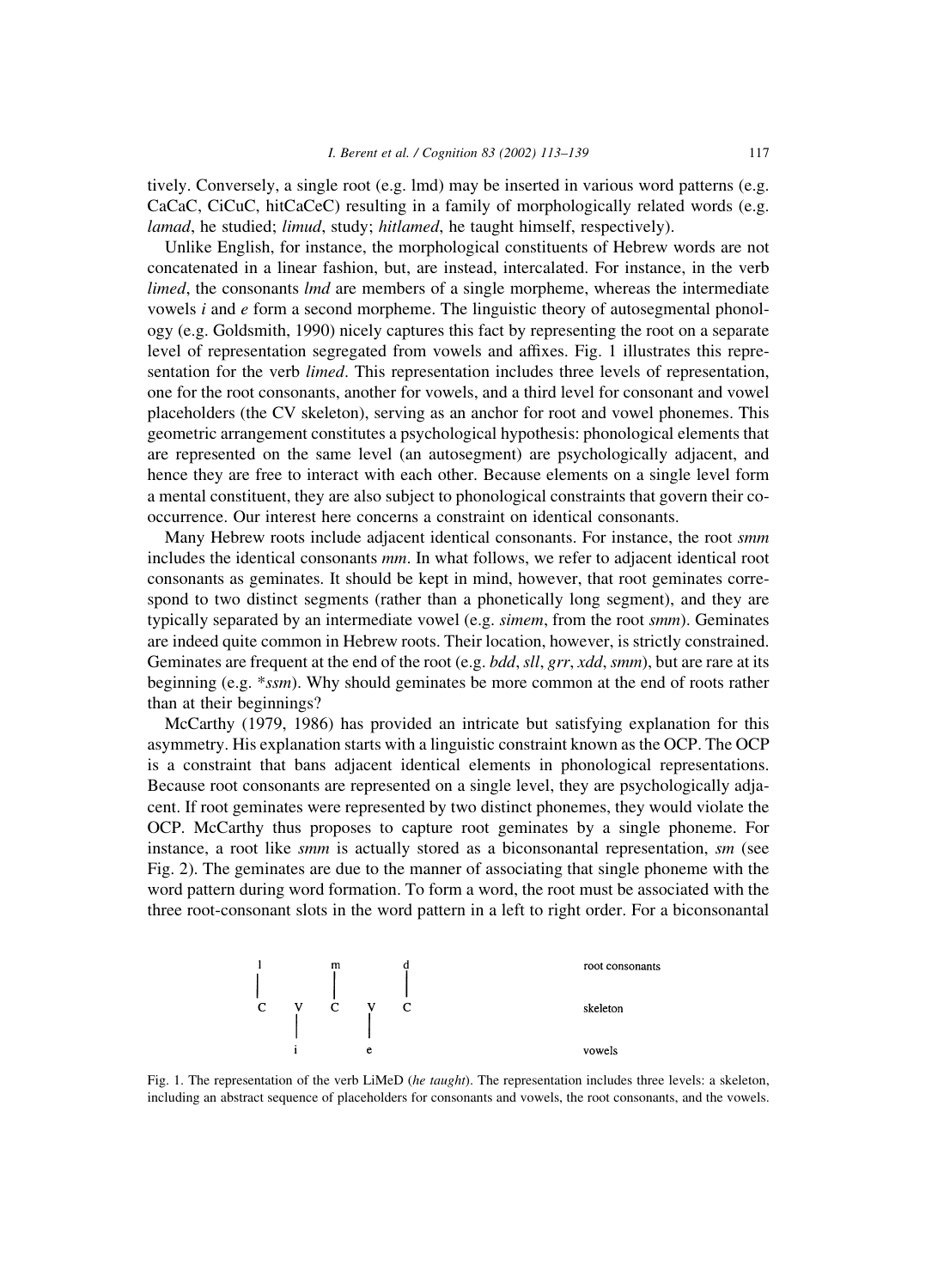

Fig. 2. The formation of root-final gemination from its underlying biconsonantal form. The left figure illustrates the alignment of the biconsonantal root sm with the skeleton CVCVC. Because the alignment proceeds from left to right, the rightmost consonant slot remains unfilled. The right figure describes the spreading of the phoneme into the free slot. The doubly linked phoneme surfaces as root-final geminate, smm.

root, such as *sm*, this process leaves an empty slot at the root's right edge. This slot is next filled by the spreading of the last consonant rightwards. The result, the double linking of a single phoneme (e.g.  $m$ ) with two slots, surfaces as a geminate  $mm$ . The attribution of root geminates to a productive process of spreading makes a specific prediction regarding the location of geminates. Because root geminates are formed by spreading,<sup>3</sup> and because spreading proceeds rightwards (e.g.  $sm \rightarrow smm$ ), geminates may emerge at the end of the root, but not in its beginning, a prediction that is supported by the distribution of geminates in triliteral Hebrew roots.

At the core of McCarthy's account is the assumption that speakers constrain the identity of phonological elements. Identity, however, is defined in reference to a variable. For instance, using X and Y as variables standing for any two distinct consonants, one could capture the constraint on root structure as \*XXY (the asterisk indicates ill-formedness). This formulation renders any two identical consonants ill-formed root-initially. While McCarthy's account does seem to fit the facts, one might wonder whether there could be an alternative associative account that could capture the root structure constraint in terms of a statistical distribution of specific instances. For example, speakers may notice that certain consonant bigrams, including  $bb$ ,  $gg$ ,  $dd$ , are frequent at the end of the root, but not in its beginning. Such statistical knowledge renders roots with unfamiliar bigrams root-initially (e.g. gg, dd, ff) ill-formed. Note that this account does not specifically ban identity in the initial bigram (indeed, in the absence of variables, identity is unrepresentable) – the ill-formedness of root-initial geminates is merely a byproduct of their rarity.

Both the symbolic and statistical formulations of the constraint on root structure would generalize to novel roots – but they would differ in their predictions about the scope of generalizations. The symbolic account predicts that generalization should extend to any representable novel instance, regardless of the familiarity with this instance or its phonological features. In contrast, generalizations predicted by the associative statistical account should be sensitive to the properties of specific root instances.

Our experimental investigation of OCP effects in Hebrew demonstrates that speakers extend the constraint on root structure to novel roots (Berent, Bibi, & Tzelgov, 2000; Berent, Everett, & Shimron, 2001; Berent & Shimron, 1997; Berent, Shimron, & Vaknin,

<sup>&</sup>lt;sup>3</sup> Alternative accounts for the constraint on Semitic geminates, formulated within the framework of Optimality Theory, attribute the formation of geminates to reduplication (Everett & Berent, 1998; Gafos, 1998). These differences are inconsequential for the present discussion, as all accounts share the assumption that geminates are obtained by the copying of a variable.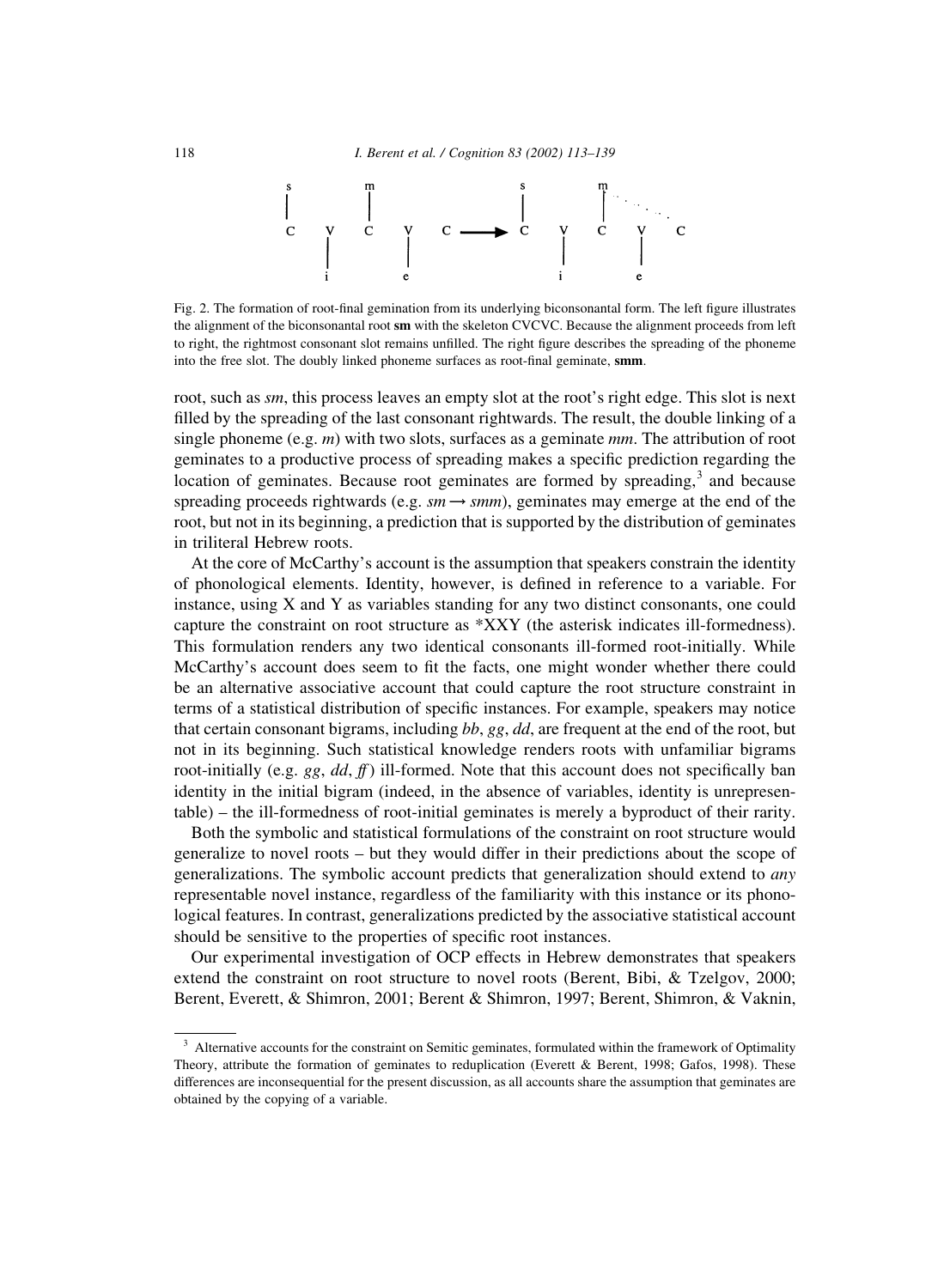2001). The existing findings, however, are inconsistent with a statistical explanation. First, the production of geminates is insensitive to the frequency of specific geminate bigrams in the language. For instance, in a production task in which participants were encouraged to form triliteral roots from their biconsonantal representations (e.g. form a triliteral root from the biconsonantal root sm), speakers overwhelmingly chose to reduplicate the root's final consonant (e.g.  $sm \rightarrow smm$ ) rather than to add a consonant (e.g.  $sm \rightarrow sml$ ) even though the expected frequency of geminate responses was far lower than the expected frequency of addition responses (Berent, Everett, & Shimron, 2001). A second challenge to a statistical account is the sensitivity of speakers to the formal structure of geminates, i.e. their identity. For instance, participants in lexical decision experiments discriminate between roots with final geminates (e.g. smm) and non-geminate controls (e.g. psm) despite their equation for their bigram frequency (Berent, Shimron, & Vaknin, 2001). Given these challenges to a statistical explanation, the distinction between these two root types suggests that speakers are sensitive to aspects of their structure, namely, the presence of identity and its location in the root.

Although speakers' insensitivity to the statistical structure of test items lends no support for an associative account, proponents of this view could attribute such null findings to a ceiling effect: an insensitivity to fine-grained differences in the degree of training on test phonemes that are all familiar (e.g. *smm* vs. *sml*), rather than the representation of variables (e.g. XYY vs. XYZ). Although this explanation is countered by numerous cases demonstrating the sensitivity of associative systems to the statistical structure of language (e.g. Plaut et al., 1996; Plunkett & Marchman, 1993; Plunkett & Nakisa, 1997; Rhode & Plaut, 1999; Rumelhart & McClelland, 1986; Seidenberg & McClelland, 1989), our previous results cannot rule it out. A clearer test for discriminating the associative and symbolic accounts concerns generalizations to instances that lack *any* relevant training  $$ those that fall outside their training space. Here, we examine whether speakers generalize the constraint on root structure beyond the phonological space of Hebrew by investigating geminates with foreign phonemes and foreign feature values. Hebrew has no roots with foreign phoneme geminates. A statistical knowledge concerning the co-occurrence of Hebrew phonemes thus provides no information regarding the location of such geminates. If speakers' knowledge regarding root structure represents identity, however, then they should be able to extend it regardless of the contents of geminate phonemes.

# 1.2. Does the constraint on root structure generalize beyond the phonological space of Hebrew?

In these experiments, we examined generalization to phonemes that are borrowed from English. We chose English as the source of the borrowing since participants in the experiments, University students, are fluent in English, and hence they can easily represent these phonemes. The inventory of Hebrew phonemes is presented in Table 1 below. Although most English phonemes overlap with the Hebrew inventory, four English phonemes are not shared with Hebrew, and are sufficiently distant from the Hebrew inventory to assure that they are not perceived as allophones of Hebrew phonemes. These are the phonemes  $j$  (as in jeep), ch (as in chair), th (as in thick) and  $w$  (as in wide). Although University students can represent these English phonemes, we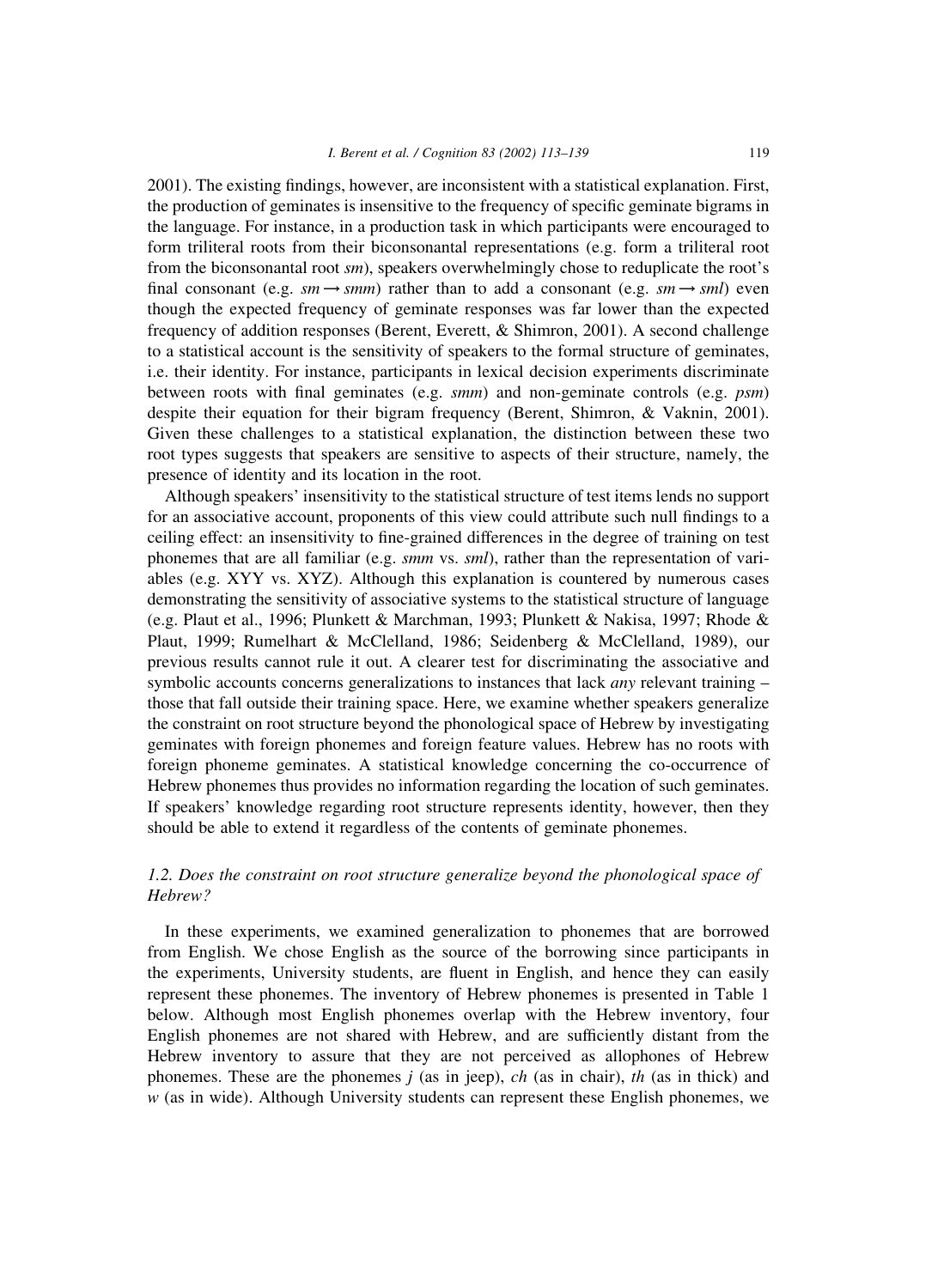|              | <b>Bilabial</b> | Labiodental | Alveolar | Alveopalatal | Palatal | Velar | Uvular | Guttural |
|--------------|-----------------|-------------|----------|--------------|---------|-------|--------|----------|
| Stop (oral)  | p, b            |             | t, d     |              |         | k, g  |        |          |
| Nasal (stop) | m               |             | n        |              |         |       |        |          |
| Fricative    |                 | f, v        | S, Z     |              |         | X     |        |          |
| Affricate    |                 |             | ç        |              |         |       |        |          |
| Glide        |                 |             |          |              |         |       |        | h        |
| Liquid       |                 |             |          |              |         |       | R      |          |

<sup>a</sup> Phonemes are transcribed using the IPA ( $\int$  is the initial phoneme in *ship*,  $\zeta$  is the onset of *tsar*; x is the onset of chutzpa). The classification of phonemes into places of articulation is based on traditional phonetic analyses of place of articulation as described in Fromkin and Rodman (1993) and Kenstowicz (1994). The realization of the phoneme R is subject to wide inter-speaker variability. The classification proposed here is based on Ashkenazic pronunciation of Hebrew.

would not expect them to have used geminates including such phonemes. Our question here – a test of extra-training space generalization – is whether speakers generalize the root structure constraint to the non-native phonemes.

To provide the strictest test of extra-training space generalization, it is desirable that our test items not only include novel phonemes, but that at least some of those phonemes include feature values that are not customarily found in Hebrew. Although none of the English phonemes used in our experiments is an allophone of a Hebrew phoneme, some of these phonemes may be perceived as a composite of Hebrew phonemes or feature values. The palatal affricates  $ch$  and  $j$ , for instance, may be perceived as a composite of the palatal place of articulation, the affricate manner and voicing, features that exist in Hebrew. Likewise,  $w$  may be represented as a velar voiced glide composite. In contrast,  $th$ , an interdental (for American speakers, see Ladefoged & Maddieson, 1996, p. 143), may not be exhaustively described by a set of Hebrew phonemes. Hebrew has no interdentals, and hence the place of articulation of th is absent in the space of Hebrew features. Place of articulation, however, is not sufficiently precise to capture phonological distinctions (e.g. Kenstowicz, 1994). Indeed, place of articulation is subject to wide cross-speaker and cross-linguistic variability, a problem that is particularly noticeable for coronal fricative consonants (fricatives produced by the tongue tip, e.g. s, th, sh; see Dart, 1991; Gafos, 1999; Ladefoged & Maddieson, 1996). A far more accurate, speaker-invariant distinction between coronal fricatives is obtained by examining the area of the cross-sectional channel between the tongue and the palate. This phonetic dimension is formalized in terms of a distinctive feature that contrasts coronal fricatives, the Tongue Tip Constriction Area (TTCA) (Gafos, 1999). The TTCA feature has three possible values: narrow, mid, and wide. The Hebrew coronal fricatives utilize two of these values, narrow  $(s, z,$  and ts) and mid  $(sh)$ , whereas the English phoneme th utilizes the feature value wide. Thus, the feature value defining the phoneme th (TTCA-wide) falls outside the space of Hebrew's distinctive features (additional empirical support for this conclusion is presented in Section 5).

To test whether speakers generalize the constraint on root structure outside the space of Hebrew phonemes and feature values, we presented participants with novel roots including novel phonemes. We incorporated these phonemes in three types of roots. One type of

Table 1

The inventory of Hebrew phonemes<sup>a</sup>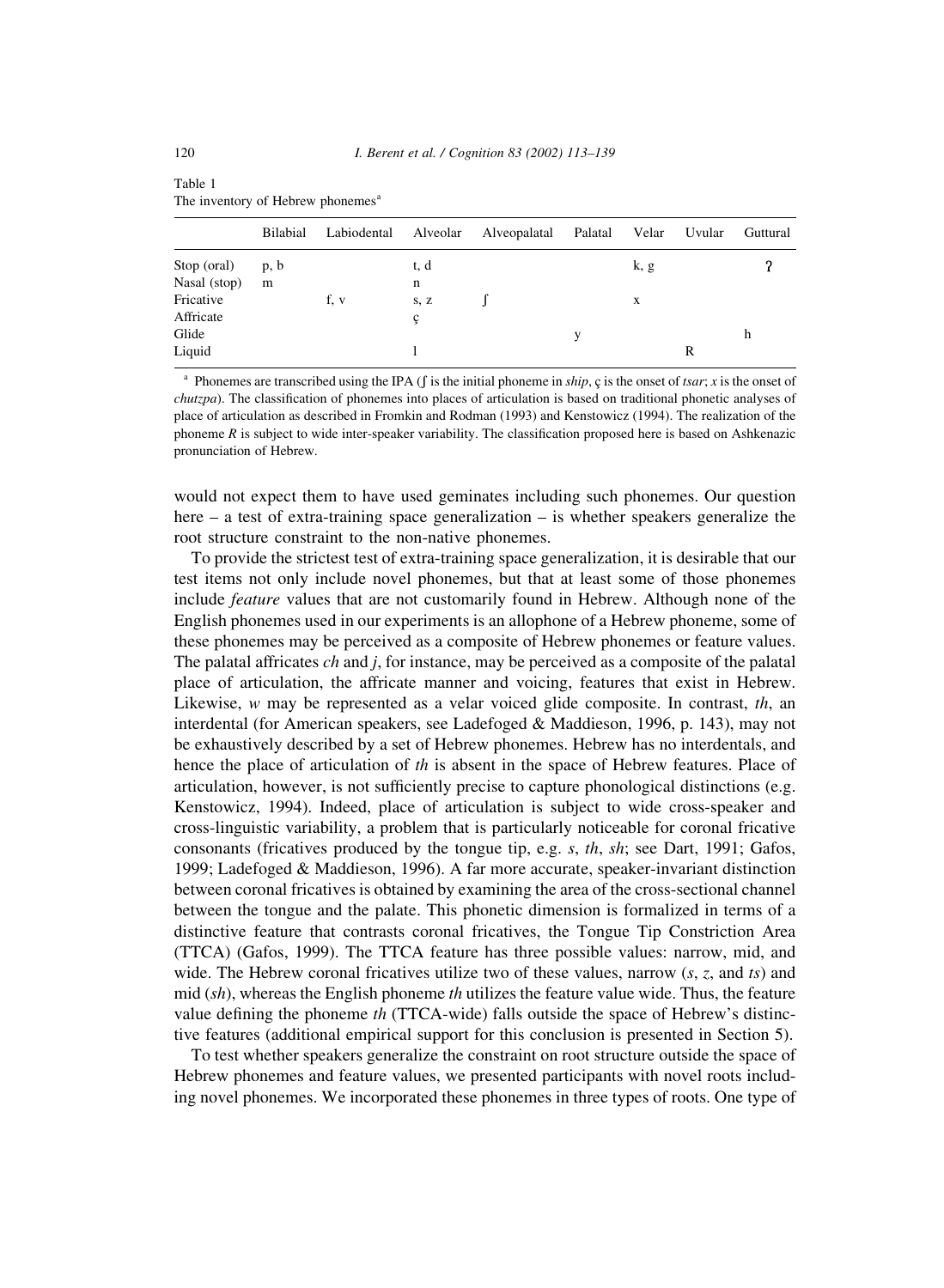roots had geminates at the beginning of the root (e.g. jjr). A second type of roots presented the same geminates at the end of the root (e.g. rjj), and a third type of root had no geminates (e.g. jkr). If speakers ban identical consonants in the beginning of the root, then roots with initial geminates should be considered unacceptable compared to roots with final geminates or no geminates. Because root-initial geminates and no-gemination roots differ on the number of novel phonemes, the rejection of root-initial gemination compared to no-gemination controls may also be explained in terms of sheer phonological novelty. In contrast, roots with initial geminates and roots with final geminates are strictly matched for their segmental contents: they include the same phonemes, and differ only in their order (e.g. JJR vs. RJJ). A distinction between these root types must indicate sensitivity to root structure, specifically the location of geminates in the root.

If speakers can generalize the constraint on root structure beyond the space of Hebrew phonemes, then they should consider roots including foreign phoneme geminates at their beginning as less acceptable than roots including the same geminates at their end. The subset of roots including the *th* geminates allows us to further test whether speakers can generalize the constraint on root structure for novel feature values. If the constraint on root structure concerns the co-occurrence of specific tokens, corresponding to Hebrew features (e.g. labials), then such knowledge should be mute with respect to the co-occurrence of interdentals (specifically, coronal fricatives defined as TTCA-wide). Consequently, speakers should be insensitive to the location of geminates composed of the phoneme th. In contrast, if the constraint on root structure appeals to variables (e.g. \*XX, where X stands for any consonant), then this constraint should generalize beyond the space of Hebrew features. Roots including root-initial geminates with the phoneme th should thus be considered ill-formed.

In addition to assessing the asymmetry in the acceptability of geminates, we also examine the domain defining their location. Recall that the OCP constrains geminates within the root. The root morpheme, however, is an abstract variable. A consistent sensitivity to the structure of the root would thus indicate the representation of the root by a variable. An alternative statistical account, however, may attribute the constraint on the location of geminates to their position in the word, not the root. For instance, the unacceptability of words such as *jajartem* from the root *jir* may be due to the ill-formedness of identical consonants at the beginning of the word, rather than the root. To determine whether the domain of the OCP is the root or the word, our experiments systematically dissociate the position of geminates in the root from their word position. For this end, Experiments 1 and 2 conjugate each of the three types of roots in word patterns that differ in the location of geminates in the word. For instance, the root  $jjr$  is presented as either jajartem, where the geminates are word-initial, or hijtajartem, where geminates are preceded by a prefix  $(hi)$  and separated by an infix  $(ta)$ . Geminates in the word *hijtajartem* are thus neither word-initial nor are they adjacent. If the constraint on the location of geminates appeals to the word, then one should not expect a consistent response across these various types of word structure. Conversely, if the constraint appeals to the root, then speakers should consistently consider each of these forms as unacceptable. Experiments 1 and 2 assess the constraint on root structure by means of rating novel roots generated from foreign phonemes. Experiment 3 obtains an on-line assessment of this knowledge by incorporating these roots in a lexical decision task.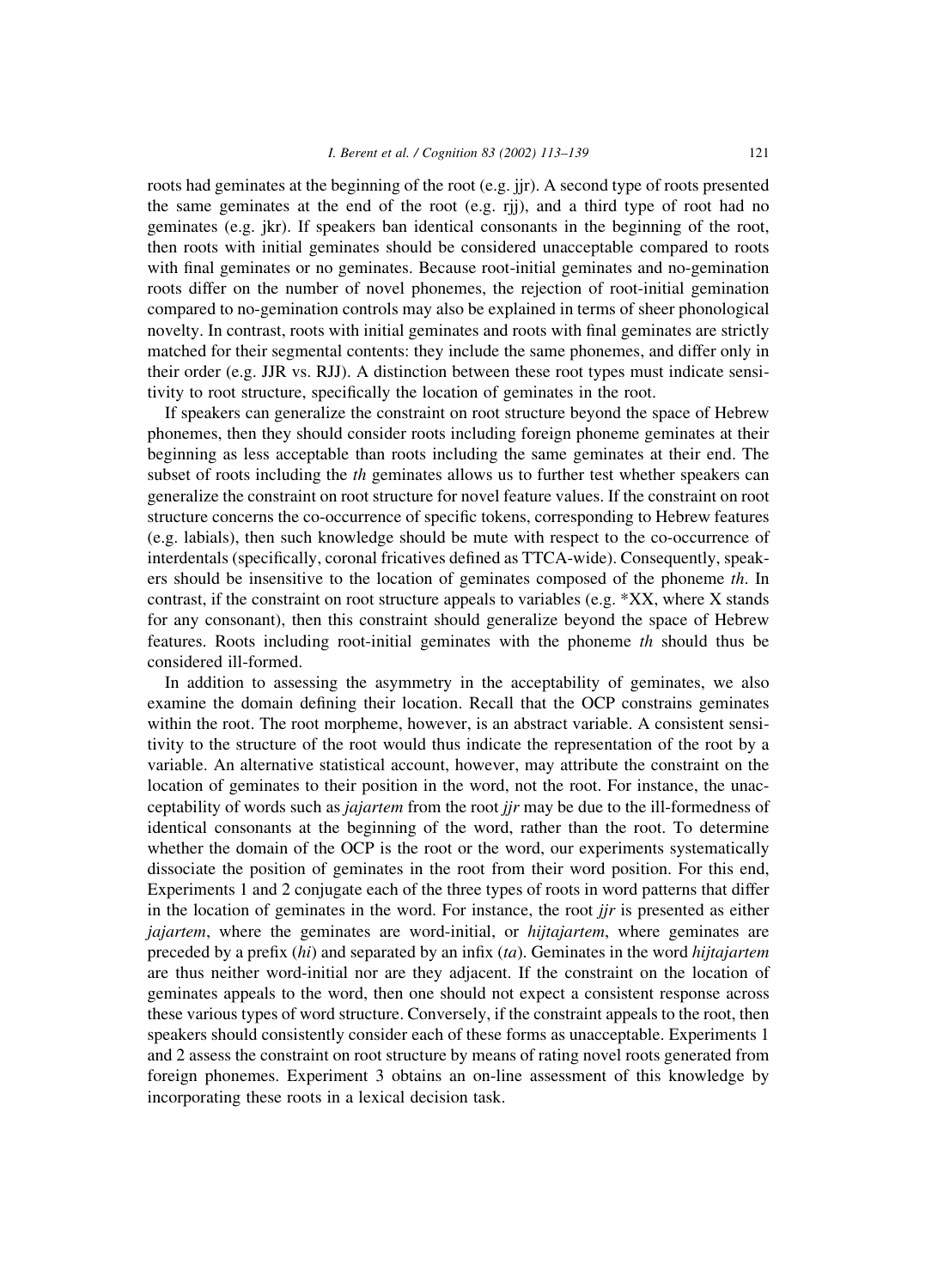| Type                   | Root    | Transparent | Opaque         |  |
|------------------------|---------|-------------|----------------|--|
| Root-initial geminates | <br>11r | ja-jar-tem  | hij-ta-jar-tem |  |
| Root-final geminates   | ŋj      | ra-jaj-tem  | hit-ra-jaj-tem |  |
| No geminates           | ikr     | ia-kar-tem  | hii-ta-kar-tem |  |

The structure of the materials used in Experiments 1 and 2 as a function of root type and the transparency of the word structure

# 2. Experiment 1

Experiment 1 obtained acceptability ratings for word trios generated by conjugating a matched set of three root types (see Table 2). One root type had foreign phoneme geminates in its beginning (e.g. JJR), a second root type had the same geminates at the root's end (e.g. RJJ), and a third type was matched to the first on the initial and final consonant, but had no geminates (e.g. JKR). The words generated from each root trio were matched on their morphological structure (i.e. the location of root in the word, the vowels and affixes) and differed only on their root structure. To determine whether the constraint on geminates concerns their position in the root or their surface word position, we manipulated the morphological structure of the word. In half of the stimuli, the root was not preceded by a prefix, and hence their morphological structure was relatively transparent. In these word patterns, root-initial geminates were salient, and their location was invariably word-initial. The structure of the other half of the materials was considered opaque, since these roots were sandwiched between a prefix and a suffix. In these words, root-initial geminates were never word-initial and root-final geminates were not word-final. Furthermore, because root-initial sibilants are subject to metathesis (a phonological process that switches the location of phonemes, e.g. hit + saper  $\rightarrow$  histaper, cut one's hair), many of the root-initial geminates used in our experiments in this word pattern were further separated by an affix.<sup>4</sup> For instance, the root *jir* is inflected as *hij-ta-jar-tem*, switching the location of the affix t and the rootinitial consonant *j* (instead of *hit-ja-jar-tem*).

Participants in our experiments were presented with matched word trios, and asked to rate the acceptability of each member of the trio relative to the other members. If speakers' knowledge of root structure extends beyond the space of Hebrew phonemes, then we expect words generated from roots with initial gemination to be rated lower than roots with either final gemination or no gemination, regardless of the location of geminates in the word. If the constraint on the root generalizes to novel features, then the rejection of root-initial geminates should emerge for the phoneme th, a phoneme whose TTCA feature value is absent in the Hebrew feature inventory.

Table 2

<sup>&</sup>lt;sup>4</sup> The application of phonological rules, such as the metathesis rule above, to novel phonemes is not entirely clear. Traditional formulations of the metathesis rule define its input as sibilants. Although, phonetically, the phonemes th, j and ch are not considered sibilants (Ladefoged & Maddieson, 1996), our intuitions suggest that the metathesis rule generalizes to these phonemes. The precise domain of the metathesis rule requires further research. Note that, because roots with initial gemination and no gemination are matched for the initial phoneme, they are each subject to metathesis, and hence a distinction between these forms cannot be explained by the metathesis operation.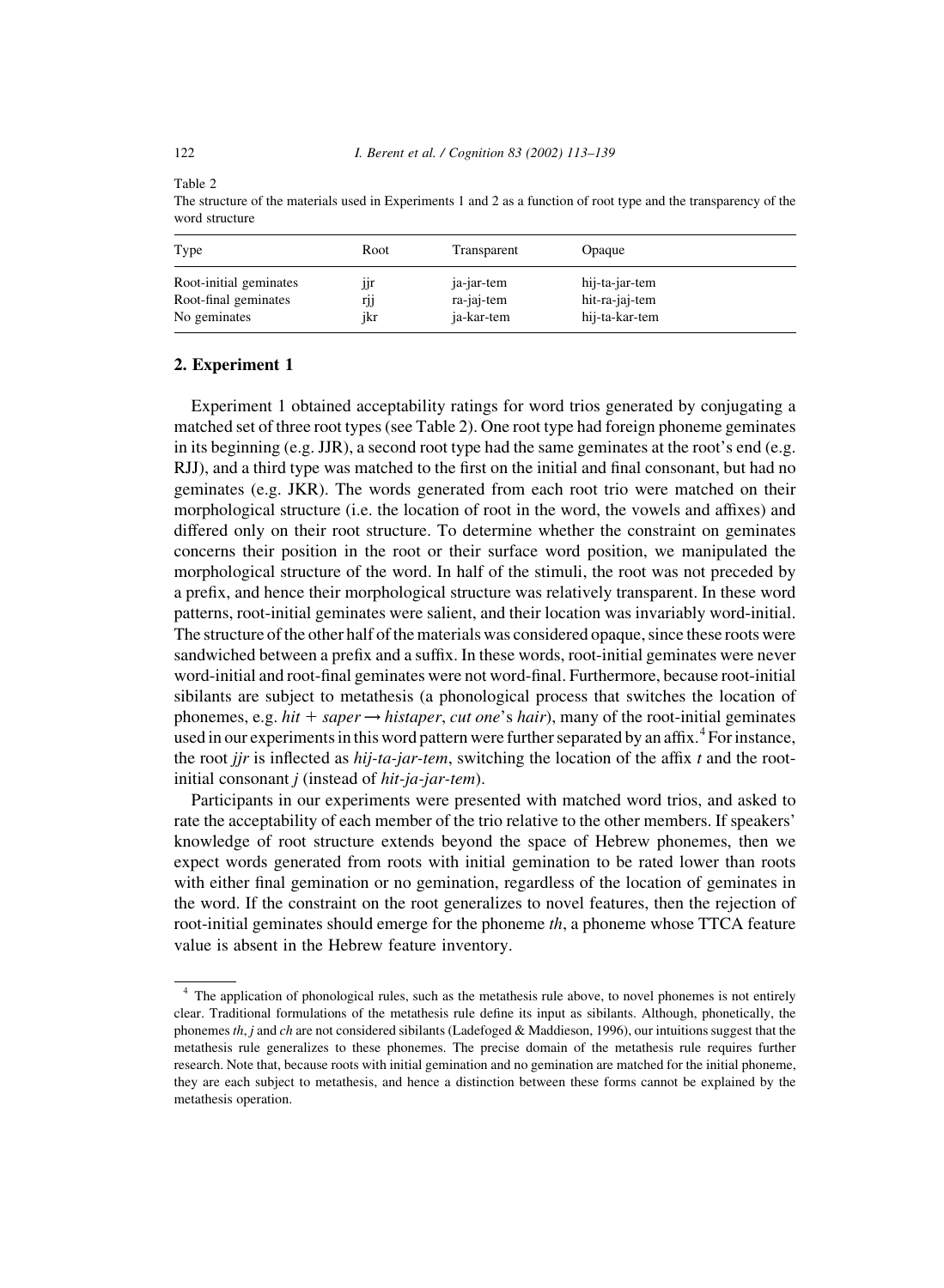# 2.1. Method

# 2.1.1. Participants

Twenty-four University of Haifa students who were native speakers participated in the experiment. Participants were paid for taking part in the experiment.

## 2.1.2. Materials

The materials consisted of 72 trios of words. The words were generated by inserting 24 root trios in two types of word pattern (see Appendix A). Each root trio had three members. One member included a foreign phoneme geminate at the beginning of the root (e.g. JJR). A second root type had the same geminates root-finally (e.g. RJJ). A third root type was matched for the root with initial geminates for the first and last phoneme, but had a different radical root medially (e.g. JKR). We used four foreign phonemes to form geminates:  $th$ ,  $ch$ ,  $i$ , and  $w$ . The roots were next conjugated in two verbal patterns. The morphological structure of the first verbal pattern was relatively transparent. It had a suffix, but no prefix, and hence root-initial geminates were presented conspicuously at the beginning of the word. These verbal patterns included the verbal word patterns pi ?el and pa ?al. The second word pattern was the verbal hitpa ?el. Members of this word pattern are prefixed and suffixed, and hence the location of geminates in the word was rather opaque. Each of the 24 root trios was conjugated in each of the two word patterns, resulting in 72 trios of words.

# 2.1.3. Procedure

Participants were presented with a printed list including 72 word trios. The order of the trios was random. Likewise, the order of the words within the trio was randomly determined. Because the Hebrew orthography does not provide for some of the foreign phonemes used in our roots, we presented participants with an English transcription. To assist with the parsing of these long letter strings, we indicated syllable boundaries by a hyphen. To make sure that speakers represented the foreign phonemes correctly, they were asked to read each trio aloud and the experimenter verified that the pronunciation of the words was accurate. Participants were specifically instructed to read the words "as if they were Hebrew words and to pronounce them as carefully as possible". They were next instructed to compare the words in the trio and determine the extent to which they sounded like a possible Hebrew word. Participants were asked to assign the rating 1 to the word that sounded the best, 2 to the word that sounded intermediate, and 3 to the word that sounded the worst. To express high acceptability ratings by larger numbers, we inverted the scale by subtracting each score from 4. Thus, in our report, 1 corresponds to the word that sounded worst and 3 indicates the word that sounded best.

# 2.2. Results and discussion

Table 3 provides mean acceptability ratings as a function of root type and word pattern. Rating scores were submitted to two-way ANOVAs  $(2 \text{ word pattern} \times 3 \text{ root type})$  by participants and items. In this and all subsequent experiments we adopt 0.05 as the level of statistical significance. The ANOVAs yielded a significant main effect of root type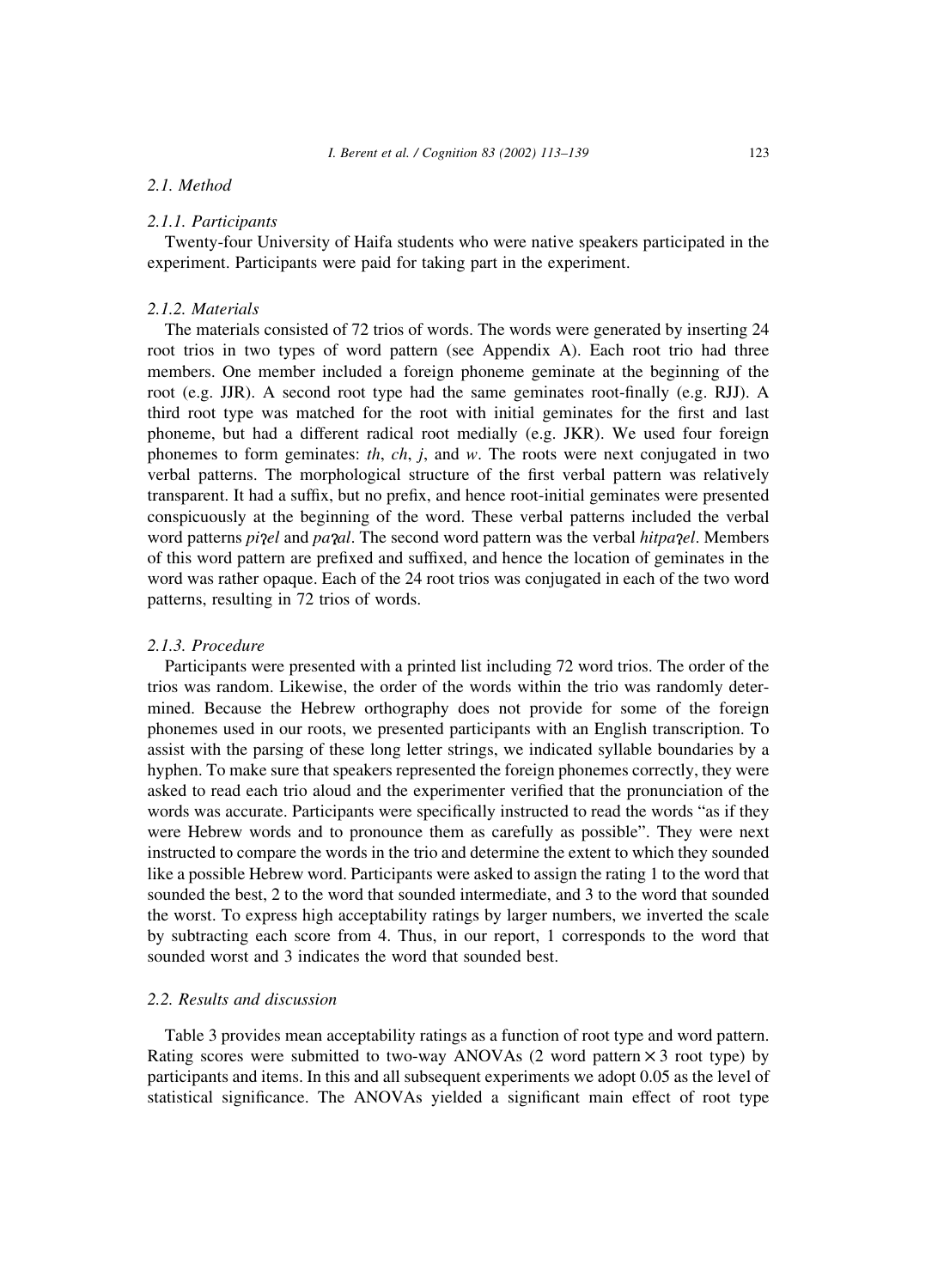Mean acceptability rating for the words presented in Experiment 1 as a function of root type and word structure

|                         | Transparent | Opaque |  |
|-------------------------|-------------|--------|--|
| Root-initial gemination | 1.57        | 1.45   |  |
| Root-final gemination   | 1.99        | 2.15   |  |
| No gemination           | 2.44        | 2.41   |  |

 $(F_s(2, 46) = 71.87, \quad \text{MSE} = 0.142, \quad P < 0.0001; \quad F_i(2, 46) = 89.25, \quad \text{MSE} = 0.114,$  $P < 0.0001$ ) and a significant interaction of root type  $\times$  word pattern ( $F_s(2, 46) = 8.73$ ,  $MSE = 0.028$ ,  $P < 0.0007$ ;  $F<sub>i</sub>(2, 46) = 3.99$ ,  $MSE = 0.062$ ,  $P < 0.03$ ). Across word patterns, roots with initial gemination were rated as significantly less acceptable compared to roots with either final gemination ( $F_s(1, 46) = 52.75$ ,  $P < 0.0001$ ;  $F_i(1, 46) = 65.51$ ,  $P < 0.0001$ ) or no gemination  $(F<sub>s</sub>(1, 46) = 141.43, P < 0.0001; F<sub>i</sub>(1, 46) = 175.63,$  $P < 0.0001$ ). The same pattern emerged regardless of the location of geminates in the word. Specifically, for the transparent word pattern, words whose roots exhibit initial gemination were rated significantly lower compared to words with root-final gemination  $(F_s(1, 46) = 73.16, P < 0.0001; F_i(1, 46) = 33.51, P < 0.0001$  or no gemination  $(F_s(1, 46) = 316.11, P < 0.0001; F_i(1, 46) = 144.79, P < 0.0001$ . Likewise, in the opaque word pattern, words with root-initial gemination were significantly less acceptable compared to roots with final gemination  $(F_s(1, 46) = 206.22, P < 0.0001;$  $F_1(1, 46) = 94.48$ ,  $P < 0.0001$ ) or no gemination  $(F_1(1, 46) = 389.65, P < 0.0001$ ;  $F_1(1, 46) = 178.53, P < 0.0001$ .<sup>5</sup> The consistent rejection of root-initial geminates across various word positions suggests that the constraint on geminates concerns their position in the root, rather than their surface word position. The observation of this pattern for roots with foreign phoneme geminates suggests that speakers freely generalize the constraint on root structure to novel phonemes outside the inventory of Hebrew segments.

To examine whether speakers can generalize the constraint on root structure beyond the space of Hebrew *features*, we next turn to examine responses to roots including th geminates, a phoneme whose TTCA feature value does not exist in the Hebrew language. The pattern of results for the th roots replicates the findings reported above (see Table 4). The ANOVAs conducted over the th roots yielded a significant main effect of root type  $(F_s(2, 46) = 72.93, P < 0.0001, \text{MSE} = 0.193; F_i(2, 10) = 44.24, \text{MSE} = 0.08,$  $P < 0.0001$ ) and a significant interaction of root type  $\times$  word pattern ( $F_s(2, 46) = 6.16$ ,  $MSE = 0.131, P < 0.005; F_1(2, 10) = 4.89, MSE = 0.04, P < 0.04$ . Across word patterns, root-initial gemination was rated significantly lower than root-final gemination  $(F_s(1, 46) = 69.90, P < 0.0001; F_i(1, 10) = 42.42, P < 0.0001$  and no gemination  $(F_s(1, 46) = 137.54, P < 0.0001; F_i(1, 10) = 83.44, P < 0.0001$ . Roots with initial gemi-

Table 3

<sup>&</sup>lt;sup>5</sup> Each of the word patterns also exhibited significantly lower ratings for roots with final gemination compared to no gemination. Because roots with final gemination include more unfamiliar phonemes than roots with no gemination, this pattern may be simply explained by the amount of unfamiliar phonological material in the root. Alternatively, however, root-final gemination may be less acceptable than roots with no gemination, a finding obtained previously for existing Hebrew phonemes by Berent and Shimron (1997) and Berent, Everett, and Shimron (2001), using this rating task. In view of the confound between root structure and the amount of novel phonemes, this finding is uninterpretable in the present experiment, and hence we will not discuss it further.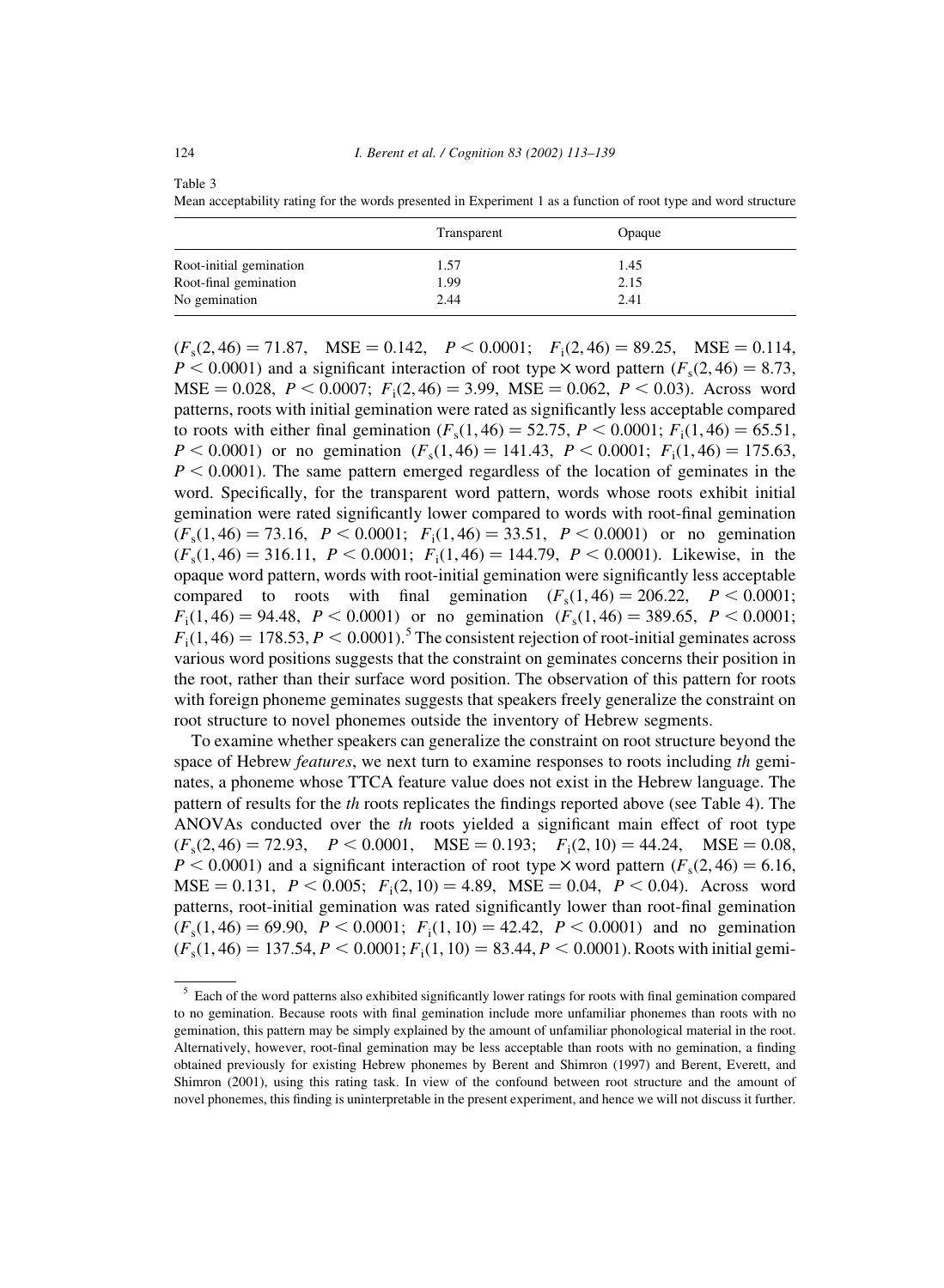Table 4

Mean acceptability rating for the words including the foreign phoneme th as a function of root type and word structure (Experiment 1)

|                         | Transparent | Opaque |  |
|-------------------------|-------------|--------|--|
| Root-initial gemination | 1.49        | 1.31   |  |
| Root-final gemination   | 2.00        | 2.30   |  |
| No gemination           | 2.51        | 2.39   |  |

nation were significantly less acceptable than their final-gemination and no-gemination controls in both the transparent (compared to root-final gemination:  $F_s(1, 46) = 24.10$ ,  $P < 0.0001$ ;  $F_1(1, 10) = 19.19$ ,  $P < 0.002$ ; compared to no gemination:  $F_s(1, 46) = 96.39$ ,  $P < 0.0001$ ;  $F_i(1, 10) = 76.69$ ,  $P < 0.0001$ ) and the opaque word patterns (compared to root-final gemination:  $F_s(1,46) = 88.75$ ,  $P < 0.0001$ ;  $F_1(1, 10) = 70.62$ ,  $P < 0.0001$ ; compared to no gemination:  $F_2(1, 46) = 105.75$ ,  $P < 0.0001$ ;  $F_1(1, 10) = 84.15$ ,  $P < 0.0001$ ). These results demonstrate that Hebrew speakers constrain the location of identical consonants in the root, and generalize this constraint beyond the phonological space of Hebrew phonemes and features.

# 3. Experiment 2

The findings of Experiment 1 suggest that speakers can generalize the constraint on root structure beyond the phonological space of Hebrew. These findings, however, may be criticized on the grounds that their relevance to the study of linguistic generalizations is uncertain. Because participants were explicitly asked to compare words that differ only on their roots, it is possible that their sensitivity to the location of geminates is the product of some meta-linguistic strategies, rather than linguistic competence. Although there is now substantial evidence that the constraint on root structure applies in a mandatory fashion even when attention to the root is not required (Berent et al., 2000; Berent, Shimron, & Vaknin, 2001), it is possible that the extension of such knowledge to foreign phonemes may not be governed by the grammar. Experiment 2 attempts to address this limitation by performing a simple change in the rating task. Participants in this experiment were presented with the same materials employed in Experiment 1 in a randomized list. They were asked to rate the acceptability of each word independently, rather than to compare it to its matched controls. Because the words in the list differ on numerous dimensions, including the number of novel phonemes and the word pattern, this rating procedure does not require that participants attend to root structure. If the constraint on the location of novel geminates in the root, observed in Experiment 1, is due to the explicit comparison of matched root structures, then no sensitivity to root structure should be obtained in the present experiment. Conversely, if the constraint on root structure applies across the board, then root-initial gemination should be unacceptable even when attention to root structure is not required.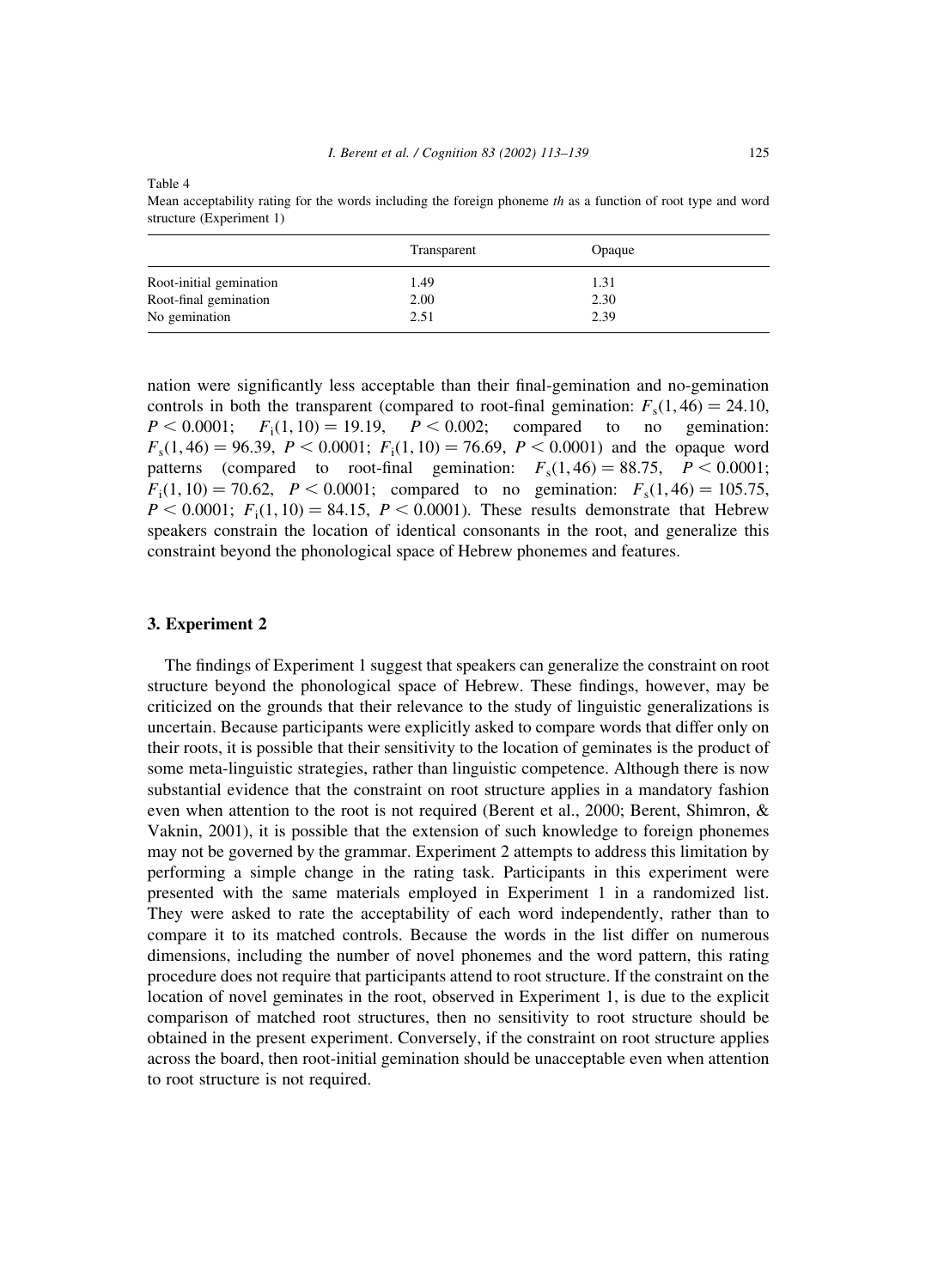|                         | Transparent | Opaque |
|-------------------------|-------------|--------|
| Root-initial gemination | 2.71        | 2.57   |
| Root-final gemination   | 2.89        | 2.91   |
| No gemination           | 3.08        | 2.97   |

#### Table 5

Mean acceptability rating for the words presented in Experiment 2 as a function of root type and word structure

### 3.1. Method

Twenty University of Haifa students who were native Hebrew speakers participated in this experiment. These individuals did not take part in Experiment 1, and they were paid for their participation. The materials and procedure were the same as in Experiment 1 with the only exception that the words were presented in a randomized printed list. Participants were asked to read each word aloud and then indicate its acceptability as a possible Hebrew word using a 1–5 scale (1 = impossible;  $5$  = excellent).

# 3.2. Results and discussion

Table 5 provides mean acceptability ratings for the words presented in Experiment 2 as a function of root type and word structure. The ANOVAs (2 word pattern  $\times$  3 root type) yielded a significant effect of root type  $(F_s(2, 38) = 11.32, \text{MSE} = 0.122, P < 0.0001;$  $F_1(2,46) = 12.01$ , MSE = 0.155, P < 0.0002). No other effect reached significance (all  $F < 1.15$ ). Replicating the findings of Experiment 1, words generated from roots with initial gemination were rated significantly lower compared to roots with either root-final gemination  $(F_s(1, 38) = 8.50, P < 0.007; F_i(1, 46) = 10.44, P < 0.003$  or no gemination  $(F_s(1, 38) = 22.21, P < 0.0001; F_i(1, 46) = 23.11, P < 0.0001$ .

To examine whether the constraint on root structure extends for roots with foreign feature values, we next turn to examine the ratings of roots including the geminate th (see Table 6). The ANOVAs performed on these items yielded a main effect of root type  $(F_s(2, 38) = 5.72, \text{MSE} = 0.309, P < 0.007; F_i(2, 10) = 7.84, \text{MSE} = 0.067, P < 0.01).$ No other effect reached significance (all  $F < 1$ ). Root-initial gemination was rated significantly lower compared to roots with either final gemination ( $F_s(1, 38) = 7.22$ ,  $P < 0.02$ ;  $F_1(1, 10) = 9.89$ ,  $P < 0.02$ ) or no gemination  $(F_1(1, 38)) = 9.75$ ,  $P < 0.004$ ;  $F_i(1, 10) = 13.37, P < 0.005$ ). These findings converge with the results of Experiment 1 in demonstrating that speakers freely generalize the constraint on root structure to roots with novel phonemes, including phonemes with a novel feature value. Speakers constrain

Table 6

Mean acceptability rating for the words including the foreign phoneme th as a function of root type and word structure (Experiment 2)

|                         | Transparent | Opaque |  |
|-------------------------|-------------|--------|--|
| Root-initial gemination | 2.36        | 2.30   |  |
| Root-final gemination   | 2.63        | 2.69   |  |
| No gemination           | 2.72        | 2.72   |  |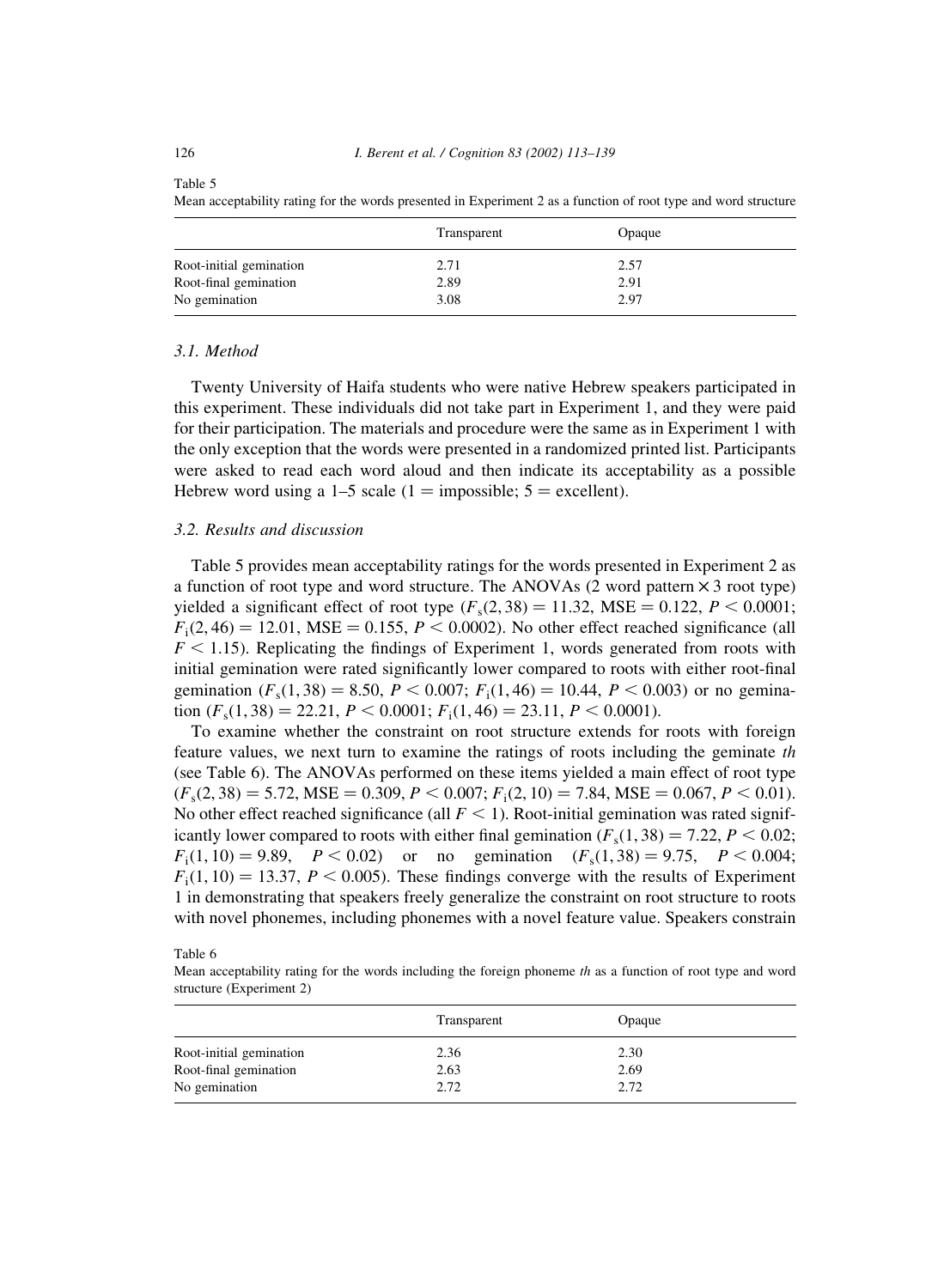|                        | Target words    | <b>Foils</b>   |  |
|------------------------|-----------------|----------------|--|
| Root-initial geminates |                 | hij-ta-jar-tem |  |
| Root-final geminates   | hit-pa-lal-tem  | hit-ra-jaj-tem |  |
| No geminates           | hit-pa-lash-tem | hij-ta-kar-tem |  |

Table 7

An illustration of the target words and foils used in Experiment 3 as a function of root structure

the location of the geminates in the root regardless of their word position, and apply this constraint even when the task does not require attention to root structure.

#### 4. Experiment 3

This experiment seeks converging evidence for the application of the constraint on root structure under conditions that do not encourage conscious awareness of root structure by using a time-limited procedure and stimuli materials whose morphological structure is opaque. This experiment employs a variant of the lexical decision task. Participants were presented with existing Hebrew words and novel words. To encourage the encoding of the word's phonemes, they were asked to read each letter string aloud and indicate as fast as they could whether it corresponded to an existing Hebrew word by pressing one of two keys on the computer. The novel words were the materials used in Experiments 1 and 2 in the opaque word pattern condition, and they exhibited roots with either initial geminates, final geminates or no geminates (see Table 7). The words were matched for the novel roots on their word pattern, and their roots exhibited either root-final gemination or no gemination. Because Hebrew has only two productive roots with root-initial geminates, it was impossible to systematically examine the asymmetry in the location of geminates for existing roots, and hence our main interest concerns performance with novel roots. If the constraint on root structure applies in on-line reading, then speakers should be sensitive to the location of geminates in the root. Roots with initial gemination should be perceived ill-formed, and hence they should be easier to classify as nonwords compared to roots with final gemination or no gemination.

### 4.1. Method

## 4.1.1. Participants

Twenty University of Haifa students who were native Hebrew speakers participated in the experiment. Participants were paid for taking part in the experiment.

### 4.1.2. Materials

The stimuli materials consisted of 72 Hebrew words and 72 novel words. The novel words corresponded to the 72 opaque novel words used in Experiments 1 and 2, generated from 24 root trios with either initial gemination, final gemination or no gemination. The target words shared the same verbal patterns as the novel words, but they corresponded to existing Hebrew words. The target words were generated from 36 matched pairs of existing roots, exhibiting either root-final gemination or no gemination (see Appendix B). All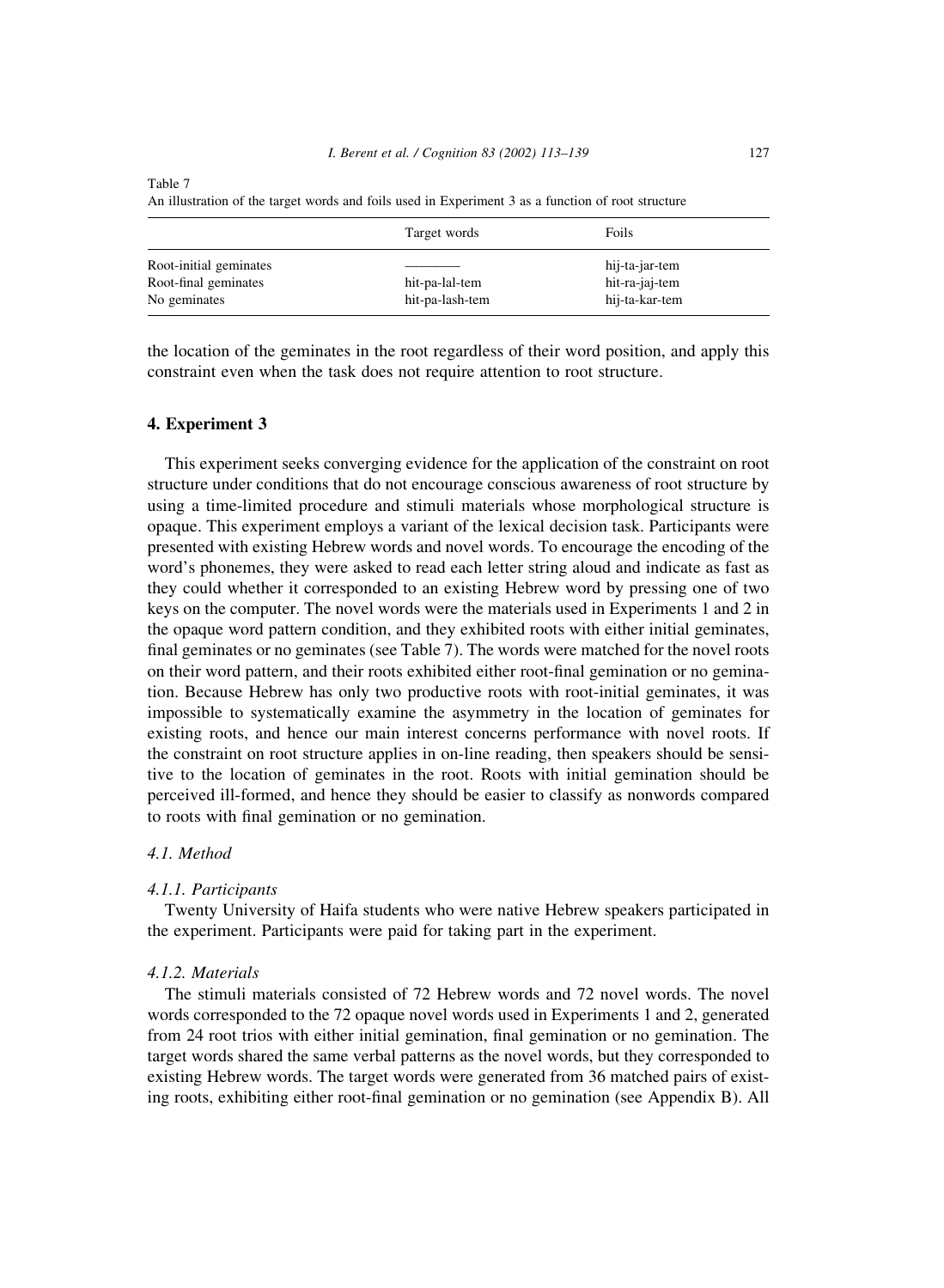stimuli were transcribed using English letters. To facilitate the decoding of these long letter strings, syllable boundaries were indicated by hyphens.

# 4.1.3. Practice trials

To familiarize the participants with the experimental task, they were first presented with practice trials, consisting of 18 words and 18 nonwords, presented in a random order. These words and nonwords shared the same word patterns as the experimental stimuli. None of the practice stimuli appeared in the experimental trials.

## 4.1.4. Procedure

At the beginning of each trial, a fixation point consisting of three asterisks appeared at the center of the screen. Participants initiated the trial by pressing the space bar. They were then presented with a string of letters at the center of the computer screen, displayed until participants responded or a maximum of 3 s elapsed. Participants were asked to read each letter string aloud and determine whether it corresponded to an existing Hebrew word. Word responses were given by pressing the 1 key. Nonword responses were given by pressing the 2 key. These two keys were marked by either "yes" or "no" labels, and positioned such that participants used their preferred hand to provide both responses. Slow responses (responses slower than 3 s) and inaccurate responses received negative feedback from the computer in the form of a tone and a computer message. The experiment was initiated with the practice stimuli followed by the experimental trials. Participants were tested individually. The order of the trials in the experiment was random.

# 4.2. Results and discussion

To eliminate the effect of outliers, we excluded responses falling 2.5 SD beyond the mean. This procedure resulted in the exclusion of less than 1.4% of the total observations. We next submitted response latency and accuracy for words and nonwords to separate ANOVAs. Mean response latency and accuracy to target words is provided in Table 8. The ANOVAs on responses to the target words did not yield a significant effect of root structure in either the latency  $(F_s(1, 19) = 1.41, \text{MSE} = 4034, P < 0.25, \text{NS};$  $F_1(1,35) < 1$ , MSE = 23, 193, NS) or accuracy measures  $(F_1(1,19) = 2.46$ ,  $MSE = 0.002$ ,  $P < 0.14$ , NS;  $F_1(1, 35) < 1$ , MSE = 0.01, NS). Our main interest, however, concerns responses to novel words.

Table 9 provides mean response latency and accuracy for nonword foils. The ANOVAs on response latency revealed a main effect of root type, significant by items  $(F<sub>i</sub>(2, 46) = 3.21, MSE = 11, 535, P < 0.05)$  and marginally so by participants  $(F<sub>s</sub>(2, 38) = 2.89, MSE = 6200, P < 0.07)$ . A significant effect of root type also emerged

Table 8

Mean response latency and accuracy for the target words used in Experiment 3 as a function of root structure

|                       | Response latency (ms) | Response accuracy (% correct) |
|-----------------------|-----------------------|-------------------------------|
| Root-final gemination | 1809                  | 88.2                          |
| No gemination         | 1833                  | 90.3                          |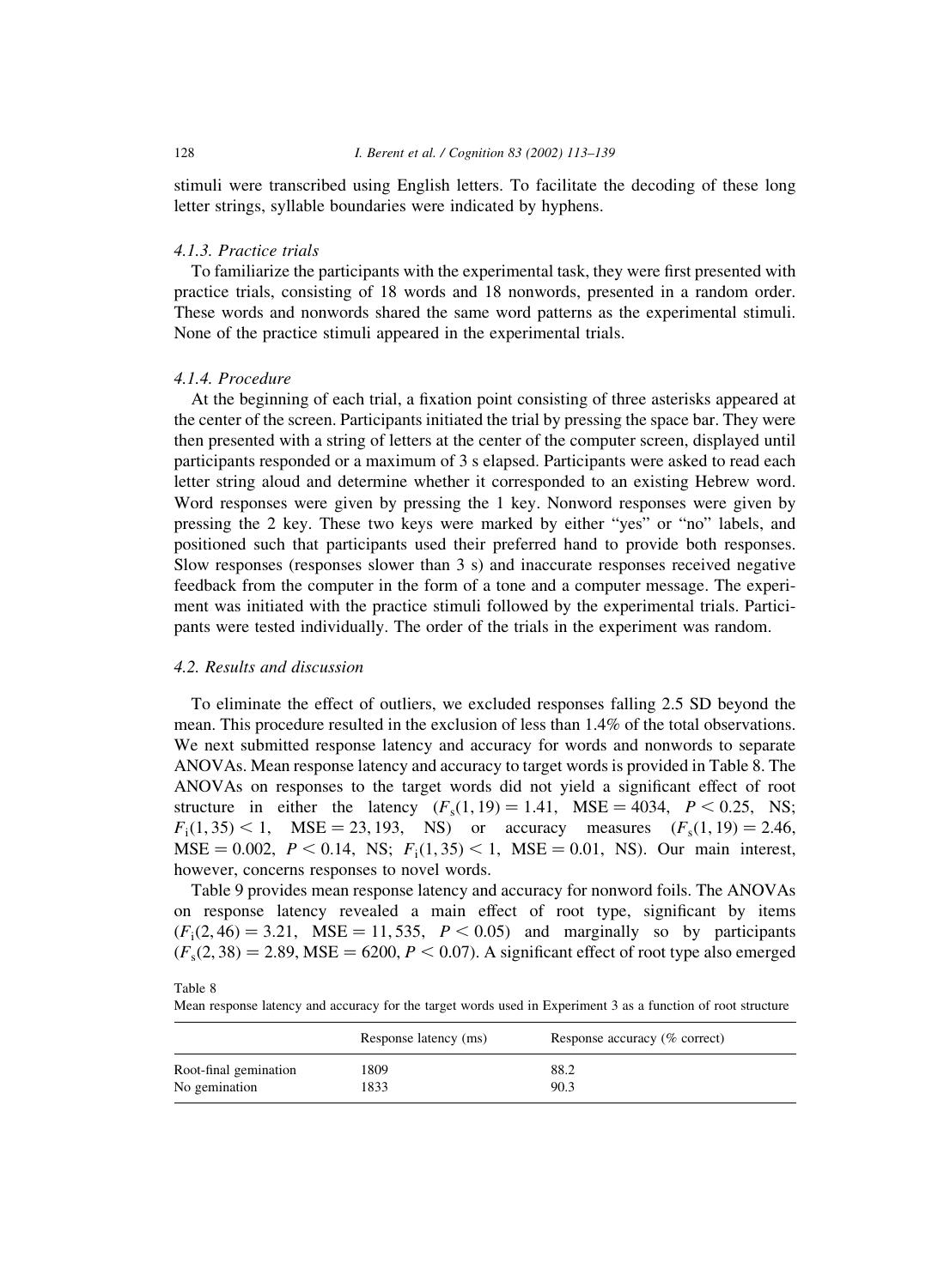|                         | Response latency (ms) | Response accuracy (% correct) |
|-------------------------|-----------------------|-------------------------------|
| Root-initial gemination | 1916                  | 92.4                          |
| Root-final gemination   | 1976                  | 89.5                          |
| No gemination           | 1954                  | 83.9                          |

Table 9 Mean response latency and accuracy for the nonword foils used in Experiment 3 as a function of root structure

in the analyses of response accuracy  $(F_s(2, 38) = 8.27, \text{ MSE} = 0.004, P < 0.002;$  $F_1(2, 46) = 5.94$ , MSE = 0.007, P < 0.006). Novel words with root-initial gemination were rejected significantly faster compared to roots with final gemination  $(F_s(1, 38) = 5.63, P < 0.03; F_i(1, 46) = 6.40, P < 0.02)$ . Likewise, response accuracy to roots with initial gemination was numerically higher than responses to roots with final gemination  $(F_s(1, 38) = 1.74, P < 0.20, NS; F_i(1, 46) = 1.39, P < 0.25, NS$ . Responses to roots with initial gemination were also significantly more accurate  $(F<sub>s</sub>(1,38) = 15.92, P < 0.0004; F<sub>i</sub>(1,46) = 11.53, P < 0.002)$  and numerically faster  $(F_s(1, 38) = 2.33, P \le 0.13, NS; F_i(1, 46) = 1.90, P \le 0.17, NS$  compared to roots with no gemination.

To examine whether the constraint on root structure generalizes to phonemes with novel phonetic features, we conducted separate analyses on responses to novel words with the th geminate (see Table 10). The ANOVAs yielded a significant main effect of root type in the analysis over response latency  $(F_s(2, 38) = 4.65, \text{MSE} = 27, 101, P < 0.02;$  $F_1(2, 10) = 3.99$ , MSE = 14,411,  $P \le 0.06$ ), but not in response accuracy  $(F_s(2, 38) = 2.11, \text{ MSE} = 0.034, P < 0.14; F_i(2, 10) = 1.83, \text{ MSE} = 0.012, P < 0.22).$ Novel roots with initial gemination were rejected significantly faster  $(F_s(1, 38) = 10.94$ ,<br> $P < 0.003$ ;  $F_i(1, 10) = 7.25$ ,  $P < 0.02$ ) and numerically more accurately  $P < 0.02$ ) and numerically more accurately  $(F_s(1, 38) = 2.04, P < 0.17, NS; F_i(1, 10) = 1.76, P < 0.22, NS$  compared to roots with final gemination. Responses to roots with initial geminates were also numerically more accurate  $(F_s(1, 38) = 3.97, P < 0.06; F_i(1, 10) = 3.44, P < 0.10, NS$  and faster  $(F_s(1, 38) = 1.61, P < 0.22; F_i(1, 10) < 1)$  compared to roots with no gemination.

The findings of the lexical decision experiments demonstrate that speakers constrain the location of geminates in the root. Novel words with novel geminate phonemes rootinitially were rejected significantly faster than controls where the same geminates were presented root-finally. Because roots with initial geminates and final geminates are strictly matched on the number of foreign phonemes, the presence of geminates, and the word's morphological structure, the distinction between them clearly indicates sensitivity to the

Table 10

Mean response latency and accuracy for the nonword foils including the phoneme  $th$  as a function of root structure (Experiment 3)

|                                        | Response latency (ms) | Response accuracy (% correct) |
|----------------------------------------|-----------------------|-------------------------------|
| Root-initial gemination                | 2049                  | 86.6                          |
| Root-final gemination<br>No gemination | 2208<br>2116          | 78.3<br>75.1                  |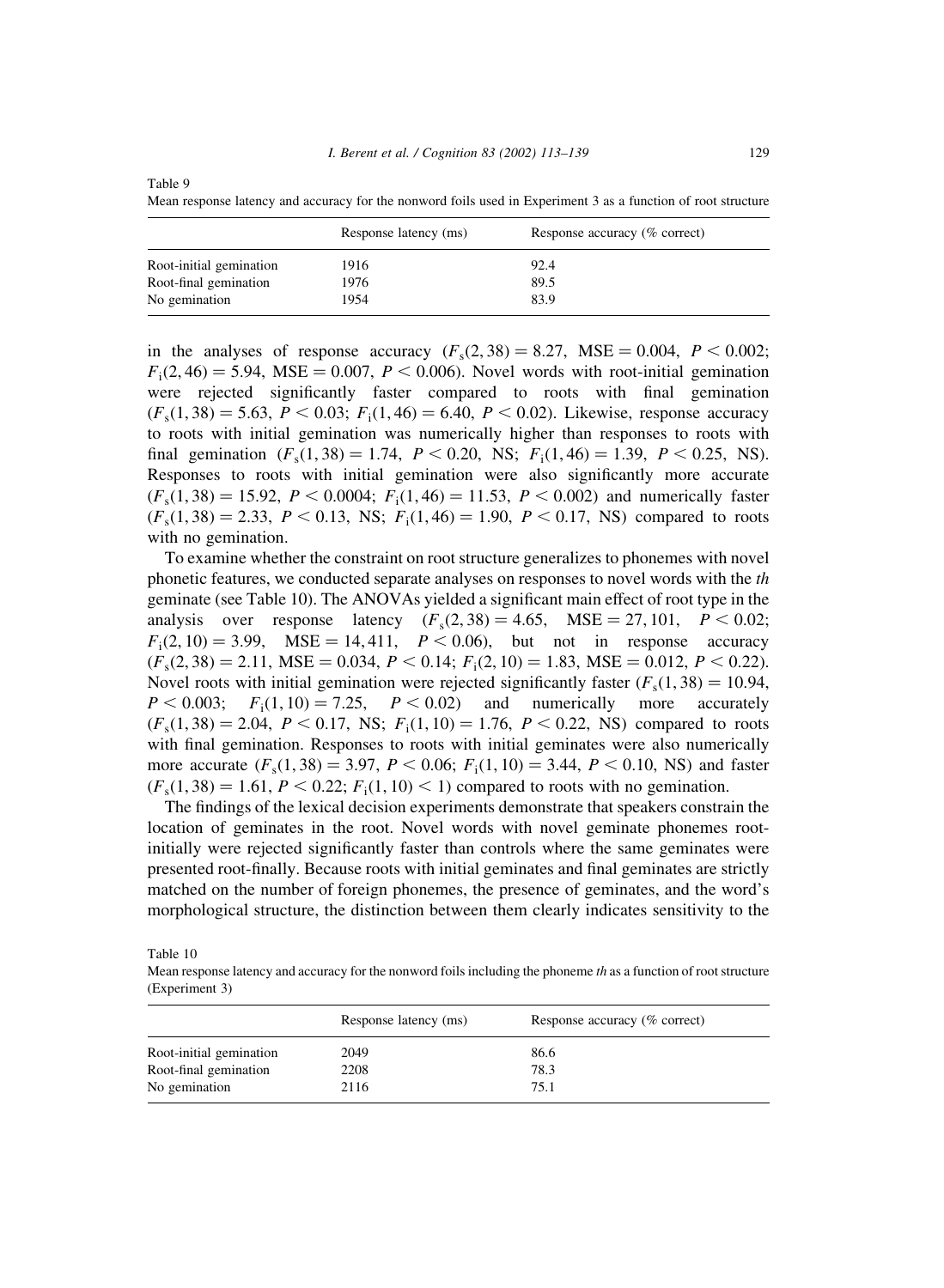location of geminates in the root. The sensitivity to the location of geminates in the root agrees with previous findings obtained in the lexical decision task using novel roots with existing Hebrew phonemes (Berent, Shimron, & Vaknin, 2001). The present results replicate and extend these earlier findings to suggest that speakers generalize the constraint on root structure outside the set of Hebrew phonemes. The emergence of this findings for geminates with the interdental th further indicates that the constraint generalizes to phonemes with a novel phonemic feature.

Although our findings indicate a reliable facilitation in the rejection of foils with rootinitial geminates relative to final-gemination controls, the distinction between initialgemination roots and no-gemination controls was observed only in the accuracy measure, and was only marginally significant for roots with the foreign phoneme th. This pattern, however, is in full agreement with the earlier findings of Berent, Shimron, and Vaknin (2001) obtained using novel roots with existing Hebrew phonemes. Berent and colleagues observed no difference in response to root-initial geminates compared to no-gemination controls despite significant differences relative to final-gemination controls.<sup>6</sup> They attributed the absence of a distinction between root-initial gemination and no-gemination controls to a confound created by the very presence of geminates in the root. Indeed, Berent, Shimron, and Vaknin (2001) observed that the presence of geminates in roots with final geminates impairs their rejection relative to frequency-matched no-gemination controls. They explained the deleterious effect of geminates by their perception as wordlike. Participants in the lexical decision task are known to discriminate between targets and foils based on the appearance of the stimulus as wordlike. The "wordhood" of stimuli may be affected not only by familiarity with their meanings and spellings (Balota & Chumbly, 1984) but also by grammatical structure: stimuli that are viewed as formed by productive grammatical operations may be perceived as more "wordlike" than stimuli that do not bear the hallmark of the grammar. If the OCP is active, then geminates must be formed productively by the grammar. Because roots with geminates are the product of a grammatical operation, they may be viewed as more "wordlike", and hence novel roots with gemination may be more difficult to discriminate from existing roots compared to novel roots with no gemination. The comparison of roots with initial gemination to no-gemination controls thus confounds the presence of geminates with the ill-formedness associated with their location. The absence of significant differences between root-initial vs. nogemination may reflect the cancellation of these multiple conflicting forces. In contrast, the comparison of roots with initial and final geminates strictly controls for the presence of geminates, and hence differences between these root types must indicate sensitivity to the location of geminates in the root. The present results indicate that speakers are sensitive to the location of geminates in the root even when geminates are composed of foreign phonemes with a novel phonemic feature, and despite the use of an opaque word pattern. These findings demonstrate that speakers constrain the location of geminates in the root, and extend these constraints beyond the phonological space of Hebrew.

<sup>6</sup> This pattern is difficult to interpret in the present experiment since the distinction between roots with final geminates and no geminates is confounded with the number of novel phonemes.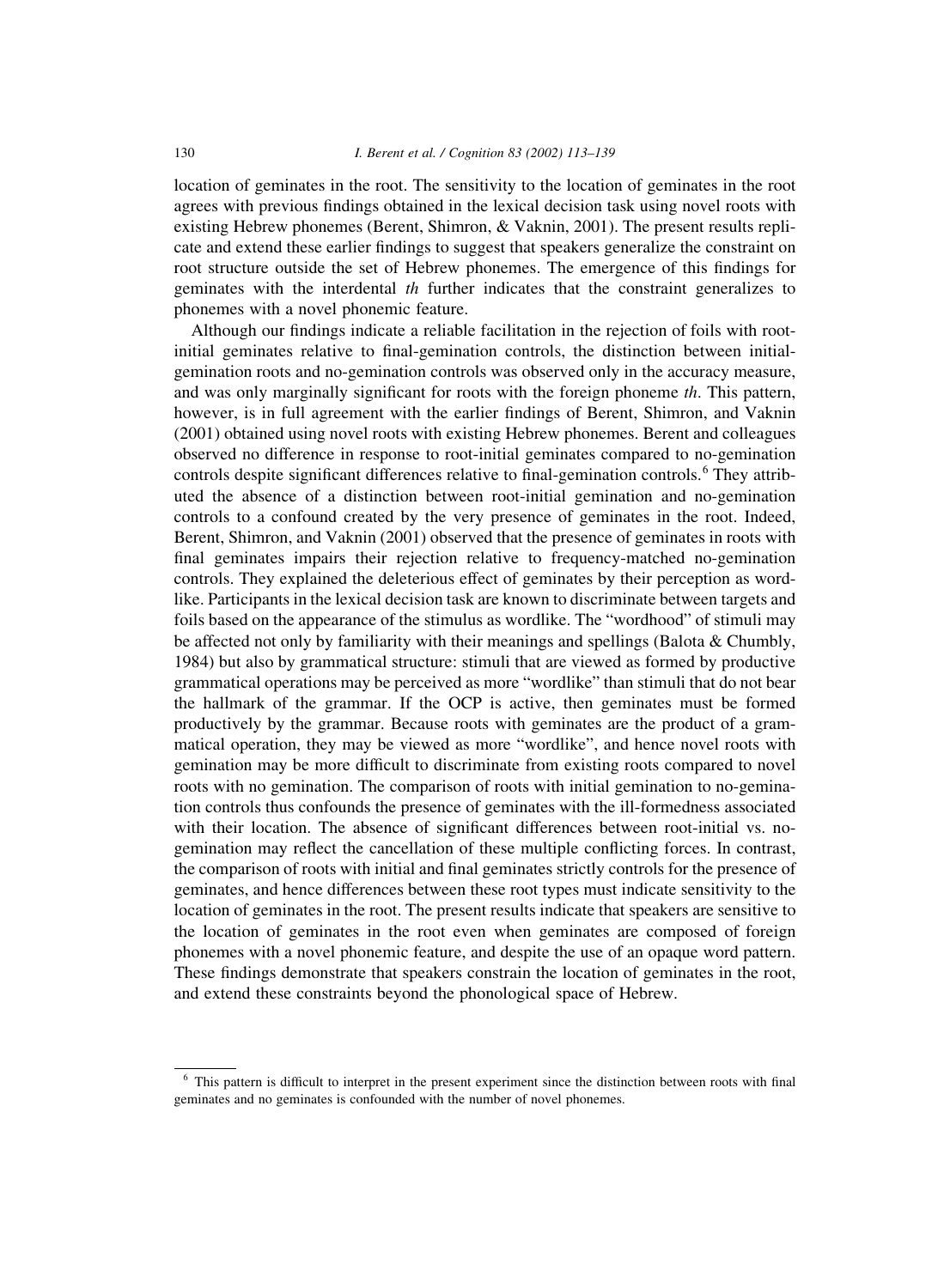# 5. General discussion

Hebrew roots frequently contain geminates, but the location of geminates is strictly constrained. This distributional fact is attributed to an active phonological constraint, the OCP. Previous experiments (Berent et al., 2000; Berent, Everett, & Shimron, 2001; Berent & Shimron, 1997; Berent, Shimron, & Vaknin, 2001) have demonstrated that the constraint on root structure generalizes to novel roots within the phonemic inventory of Hebrew. The present experiments examined whether this constraint generalizes to roots with foreign phonemes. We demonstrated that words containing foreign phoneme geminates root-initially are considered ill-formed. These roots are rated as less acceptable than roots with final geminates or no geminates, regardless of the position of geminates in the word. Roots with initial geminates are also easier to be classified as foils in the lexical decision task compared to roots containing these same geminates root-finally. Speakers' sensitivity to the location of geminates under conditions that do not require attention to root structure (in Experiments 2 and 3) and using a time-limited procedure (in Experiment 3) suggests that the constraint on root geminates forms part of their linguistic competence.<sup>7</sup> Our findings thus indicate that speakers can generalize a linguistic constraint to novel phonemes. Because foreign phoneme geminates are absent in Hebrew, the distinction between roots with initial vs. final geminates is inexplicable by the statistical frequency of these geminate bigrams in the language. In fact, the same findings replicate even for a phoneme containing a novel phonemic feature value. These results suggest that speakers can generalize a linguistic constraint beyond the space of phonemes and distinctive features of their native language.

Generalization beyond the training space is the hallmark of symbolic architectures. Because symbolic representations encode variables, they can constrain the form of linguistic representations, regardless of any specific tokens that instantiate them. For example, a

<sup>&</sup>lt;sup>7</sup> Evidence that the ban on root-initial geminates is part of the Hebrew speaker's linguistic competence rather than merely a domain-general auditory or articulatory preference comes from a replication of Experiment 1 – but with native English speakers. This follow-up experiment, suggested to us by an anonymous reviewer, obtained relative acceptability ratings for the transparent words included in Experiment 1. Because our goal here was to maximize the chances of detecting a domain-general bias, we chose not to include the opaque word structures. (Even if English speakers were sensitive to consonant identity across intermediate vowels, they would be unlikely to perceive root consonants as adjacent in opaque strings, which often separate the root geminates by a consonantal infix (e.g. hijtajartem, from the root jjr). Opaque words could also hinder identity detection in the transparent words, where it is most likely to occur, as opaque strings – being long and foreign-sounding – might prompt participants to treat the entire list of stimuli as impossible English words.) Our experiment was therefore limited to the transparent word patterns. Twenty-one native English speakers (students at Florida Atlantic University who had no knowledge of Semitic languages) rated the relative acceptability of these Hebrew materials as English words. The experimenter indicated the location of the primary stress in these strings by reading some examples aloud. The effect of structure was highly significant  $(F_s(2, 40) = 43.22$ , MSE = 0.132,  $P < 0.0002$ ;  $F_1(2, 46) = 97.46$ , MSE = 0.067,  $P < 0.0002$ ). Mean acceptability ratings for words with initial gemination, final gemination and no gemination were 2.1, 1.5 and 2.5, respectively  $(1 = \text{worst}; 3 = \text{best})$ . In agreement with Hebrew speakers, English speakers considered words with gemination less acceptable than words with no gemination  $(F_s(1, 40) = 13.81, P \le 0.0007; F_i(1, 46) = 31.16, P \le 0.0001$ . In contrast to speakers of Hebrew, however, English speakers considered words with initial geminates *more* acceptable than roots with final geminates  $(F_s(1, 40) = 30.47, P < 0.0002; F_i(1, 46) = 68.76, P < 0.0001$ . Although we do not know whether these findings reflect sensitivity to the statistical frequency of geminate bigrams or to their identity, they make it clear that the ban on root-initial geminates is not general across languages.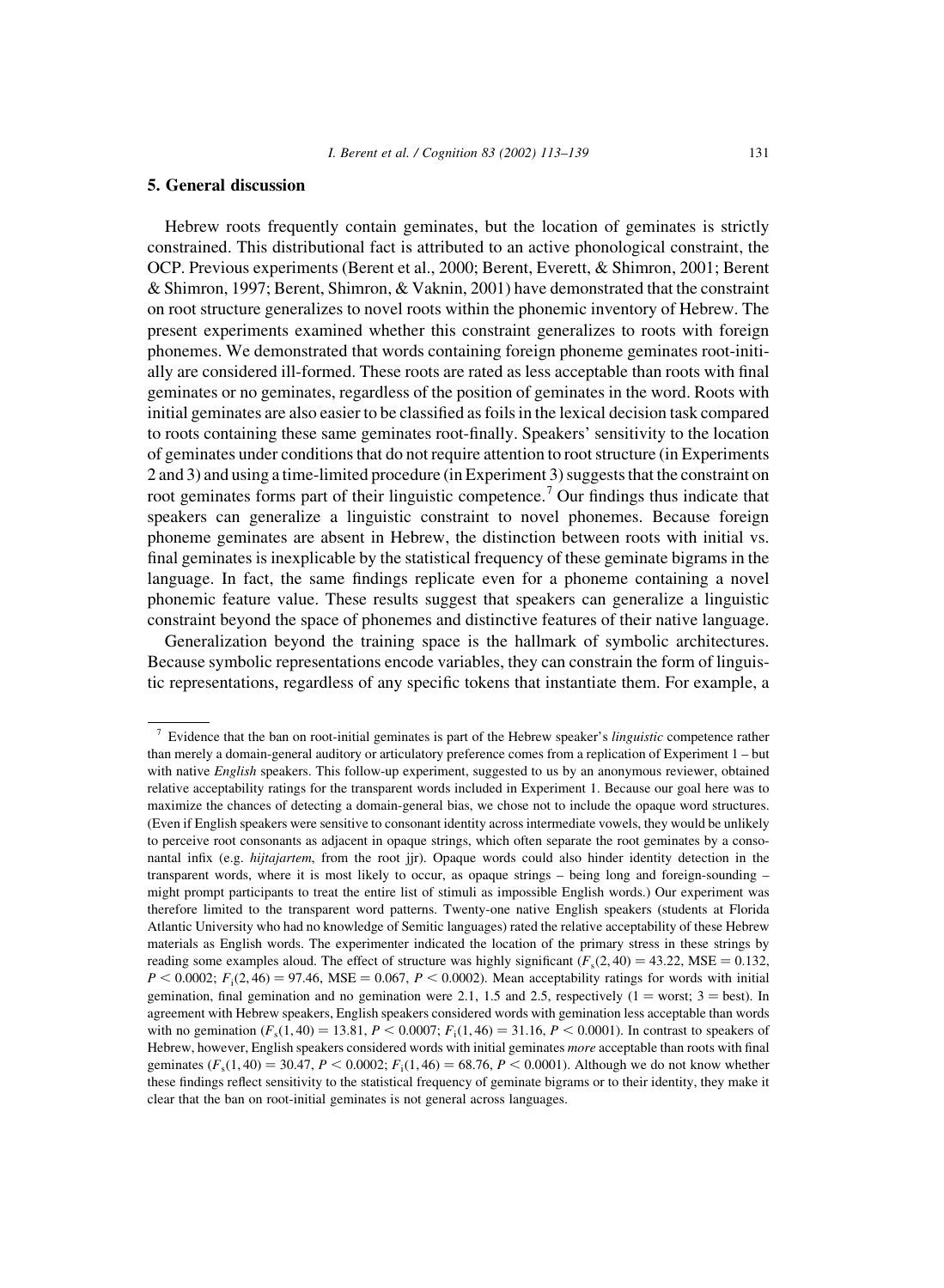ban on root-initial geminates may be defined as  $*{\text{XXY}}$ , where X stands for any phoneme.<sup>8</sup> Operations over variables enable generalizations that can be extended to any instance, including phonemes that do not fall within the learner's training space. Marcus (1998, 2001) has shown that the representation of variables and operations over variables is necessary for achieving such generalizations. He demonstrated that multilayer perceptrons that eliminate representations of variables and operations over variables cannot generalize functions that link variables (universally quantified one to one mappings) beyond their training space. Marcus showed formally that this failure to generalize is principled: it stems from the independence in learning the weight of connections on any given input or output unit from connections on other input/output units. Consequently, the weights acquired on trained nodes cannot constrain the activation of untrained notes, a property that prevents multilayer perceptrons from generalizing to untrained nodes representing novel instances or novel feature values.

In contrast to such networks, people can systematically generalize the constraint on root structure to novel Hebrew phonemes with novel feature values. Given Marcus' conclusions, such generalizations should be unattainable by multilayer perceptrons that eliminate operations over variables. Proponents of associationist accounts of cognition, however, may point out that our analysis does not prove that the constraint on root structure is unlearnable by pattern associators. It is plain that the scope of generalization is intimately linked to the definition of the training space in terms of a specific feature geometry (the hierarchical organization of feature values, e.g. Clements & Hume, 1995). A phoneme that falls outside a phonological space X could potentially be accommodated within an alternative phonological space Y by changing the feature geometry. For instance, our demonstration that speakers can generalize the constraint on root structure to a novel phoneme with a novel feature value, the interdental  $th$ , hinges on its representation by the novel feature value "wide" using the distinctive feature TTCA (Gafos, 1999). Although the phoneme th falls outside this feature space, it is conceivable that alternative analyses could accommodate this phoneme using some combination of features that are all found in Hebrew phonemes. More generally, proponents of associative accounts may claim that any novel instance may be accommodated within the learner's training space by crafting the representational space to fit the desired generalization, and hence, in practice, learners may never be required to generalize beyond their training space.

We do not dispute the possibility that the novel phonemes in our experiments may be accommodated within the feature space of Hebrew by alternative feature geometries. We see several problems with this approach, however. The first concerns the psychological plausibility of alternative feature geometries. A feature analysis, like any other account of mental representations, must capture critical aspects of speakers' knowledge. Although one can clearly design the feature space to fit a desired computational goal, such a solution may not necessarily provide a plausible account for speakers' phonological knowledge,

<sup>&</sup>lt;sup>8</sup> Alternatively, one could encode the constraint on root structure in terms of the identity of adjacent root radicals. Roots with initial geminates could be represented as "Identical-Different" (indicating a geminate bigram followed by a non-geminate bigram), whereas roots with final geminates could be captured as Different-Identical (indicating a non-geminate bigram followed by a geminate bigram). Because this notation encodes identity, a relationship among abstract variables, it requires operations over variables.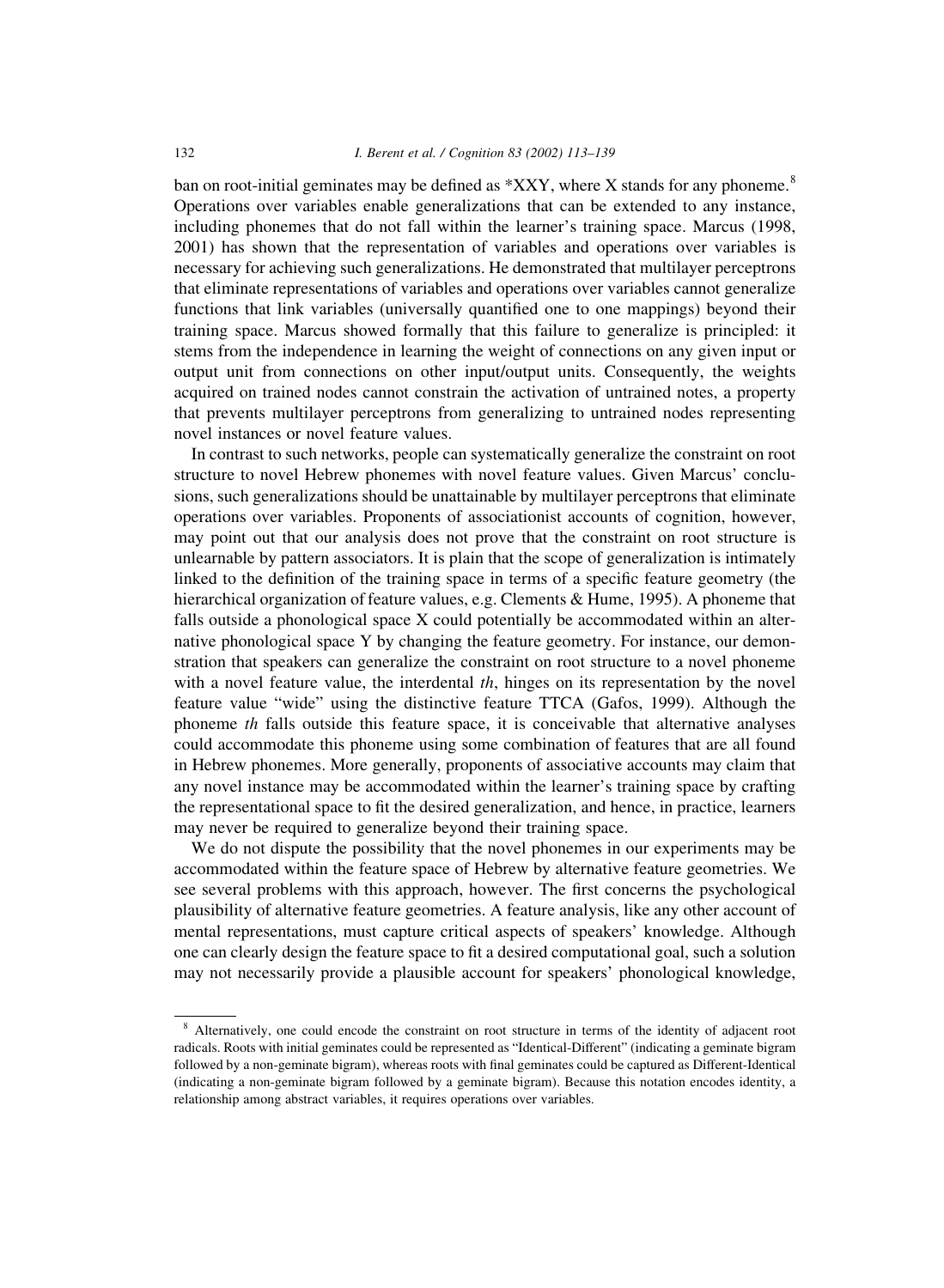and hence this approach may ultimately fail to capture the entire set of facts that must be explained in a given domain. An important psychological motivation for a feature geometry is the existence of an invariant phonetic basis for its proposed distinctive features. Our analysis of th as foreign to the Hebrew inventory is supported by a careful phonetic articulatory analysis (Gafos, 1999). This analysis reveals an invariant phonetic dimension that contrasts coronal fricative consonants across speakers and languages, namely, the area of the cross-sectional channel between the tongue and the palate. The distinctive feature of the TTCA transparently captures this articulatory dimension. Although alternative analyses for the classification of coronal fricatives may be found in the linguistic literature, these proposals lack invariant articulatory or acoustic correlates. Gafos (1999) reviews many of these proposals, including contrasts on place of articulation, the orientation of the tongue tip constriction (the features apical vs. laminal, e.g. Ladefoged & Maddieson, 1996), the shape of the tongue (the feature groove, e.g. Catford, 1977; Halle & Stevens, 1979), and the length of the tongue tip constriction (the feature distributed, e.g. Chomsky & Hale, 1968). None of these proposals could capture the speaker-to-speaker variability or cross-language variability in the pronunciation of coronal fricatives. For instance, English speakers produce the consonant s at six different places of articulation using either the laminal or apical constriction orientation (Dart, 1991). A similar variability in the place of articulation and orientation of the tongue tip has been observed for the phoneme  $th$  (e.g. Ladefoged & Maddieson, 1996). The rejection of our analysis in favor of such alternative geometries is likely to obscure the articulatory basis of phonemic classifications, compromising the psychological plausibility and learnability of such a representation by speakers.

Alternative geometries that place the phoneme th within the Hebrew space are further challenged by empirical evidence. One piece of evidence comes from the pattern of borrowing foreign phonemes into Hebrew. Hebrew has numerous loan words from English and Arabic that originally include the foreign phonemes used in our experiments (Choueka, 1997). Borrowings with the phonemes ch (e.g. check, a total of 32 cases), j (e.g. *job*, a total of 20 words), and w (*baklawa*, from Arabic, a total of six words) typically preserve the pronunciation of the original phoneme. In contrast, none of the numerous borrowings with th preserves its original place of articulation. Without exception, the th phoneme in the loan word is transformed into t (e.g. thermometer  $\rightarrow$  termometer, *therapy*  $\rightarrow$  *terapya*). The analysis of the phoneme *th* (but not ch, w, and j) as including a foreign feature value accounts for this fact. Additional support for our analyses is offered by the findings of Experiment 2. Recall that this experiment used an open ended rating task, a task that allows discriminating between words based on any phonological aspect, not necessarily the location of geminates. If the th phoneme falls outside the Hebrew feature inventory, then roots exhibiting this phoneme should be perceived as less "Hebrew-like" than roots including the phonemes  $ch$ , j and w. A separate analysis of the roots with no geminates supports this prediction. No-gemination roots containing the phoneme th  $(M = 2.71)$  were rated significantly lower than roots containing the phonemes ch ( $M = 3.34$ ;  $F_s(1, 57) = 15.78$ ,  $P < 0.0003$ ;  $F_i(1, 20) = 10.95$ ,  $P < 0.004$ ) and  $j$  ( $M = 3.17$ ;  $F_s(1, 57) = 8.29$ ,  $P < 0.006$ ;  $F_i(1, 20) = 5.75$ ,  $P < 0.03$ ), and numerically (but not significantly) lower than roots with the w phoneme  $(M = 2.89)$ ;  $F_s(1, 57) = 1.19, P < 0.28, NS$ ;  $F_i(1, 20) < 1, NS$ ). These findings lend support to the proposal that participants in our experiment represent the phoneme th by means of a novel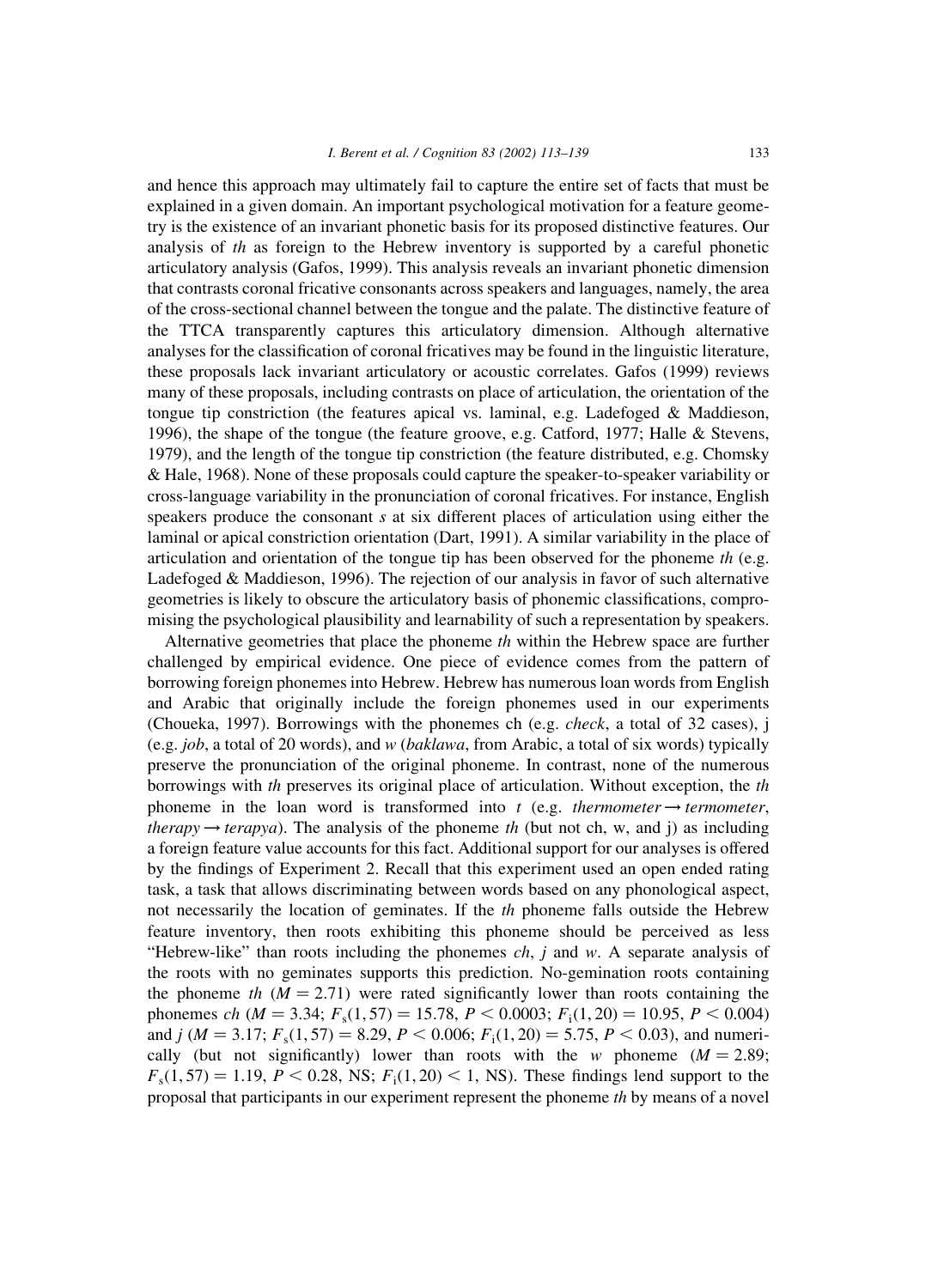feature value. It is unclear how alternative analyses that accommodate the phoneme th within the Hebrew feature space could account for these empirical observations.

A second problem associated with carving the feature space to accommodate novel phonemes concerns the ability of multilayer perceptrons to learn the constraint on phoneme co-occurrence using feature-based representations. The constraint on Hebrew root structure is quite transparent at the segment level, but it becomes far less patent at the level of features. Thus, although the appeal to feature-level representations may help fit novel phonemes within the model's training space, such representations may ultimately render the desired generalization unlearnable by multilayer perceptrons. It is well known that Semitic roots constrain not only identical segments but also nonidentical segments produced by the same articulator (McCarthy, 1994), such as labials (e.g. b,  $m, f$ ), dorsals (consonants produced by the tongue body, e.g.  $g$ ,  $k$ ), coronal fricatives (e.g.  $s$ ,  $th$ ), etc. Our analysis of triliteral Hebrew roots (Berent & Shimron, 2001) listed in the Even-Shoshan Hebrew dictionary (Even-Shoshan, 1993) supports this observation. In addition to the ban on root-initial geminates (e.g. \*bbd), Hebrew rarely exhibits adjacent radicals that share an articulator root-initially (e.g.  $b$  and  $m$  are both labials, and hence  $*bmd$  is ruled out).

At first glance, this observation seems to lend further support for feature-based accounts of the constraint on root structure. For instance, it is tempting to capture the ban on adjacent identical segments as a ban on the same articulator feature. Although a constraint on articulator feature is clearly called for, such an account is insufficient to capture the desired generalization. Indeed, this approach fails when it comes to the acceptability of identical vs. similar segments root-finally. At the end of the root, adjacent identical segments are frequent (e.g.  $dmm$ ), but nonidentical segments that share an articulator (e.g.  $*dmb$ ) are rare. Our experimental investigation further confirms that speakers consider root-final geminates as more acceptable than frequency-matched controls produced by the same articulator (Berent  $\&$  Shimron, 2001). Multilayer perceptrons that use a featural representation may face some troubles capturing this fact. Because such multilayer perceptrons would be strongly sensitive to feature co-occurrence, they are likely to incorrectly generalize the frequent co-occurrence of identical segments rootfinally (e.g. dmm) as indicating the acceptability of non-identical segments sharing the same articulator (e.g.  $dmb$ ). Thus, although a featural representation may fit novel phonemes within the training space, it is uncertain whether such a representation would allow multilayer perceptrons to acquire the constraint on root structure.

In summary, we do not reject the idea that pattern associators may be able to accommodate novel phonemes within the phonological space of Hebrew. Such an approach, however, has a rather heavy price tag. It compromises the plausibility of the model as a phonological explanation by obscuring the articulatory basis of distinctive features, and it is further inconsistent with the pattern of ratings and borrowing for foreign phonemes. In fact, the appeal to a feature-based account may ultimately prevent multilayer perceptrons from learning the constraint on root structure altogether. Put generally, the attempt to extend the scope of generalizations by tinkering with phonological representations reduces the flexibility of the model and diminishes its ability to capture the phonological structure of the language. In contrast, symbolic architectures need to make no a priori assumptions concerning feature geometry. Because such models generalize in reference to operations defined over variables, they can extend generalization to any representable novel item,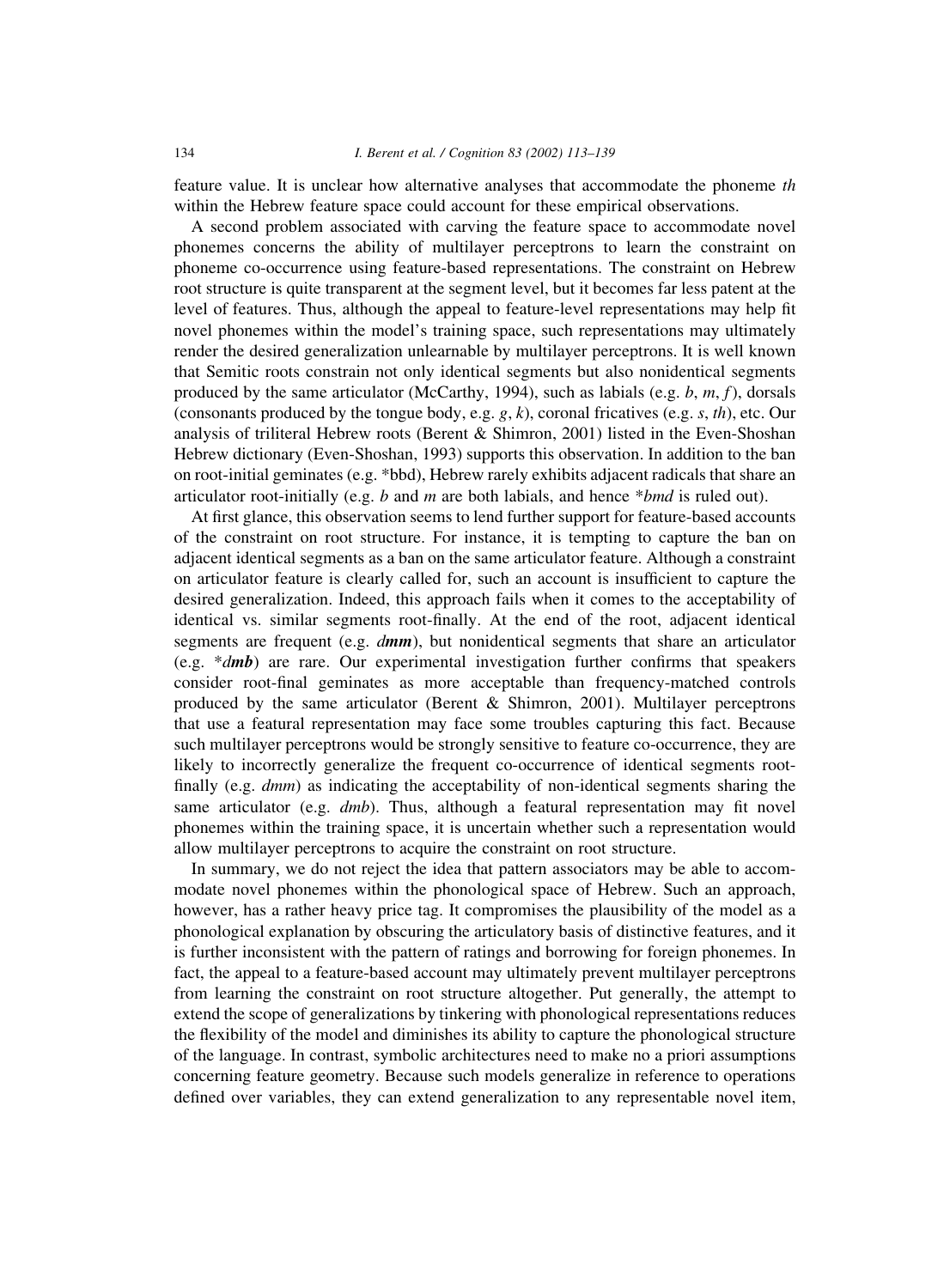regardless of its relation to the model's representational space. The symbolic hypothesis makes the strong claim that such generalizations are attainable by humans. Our present empirical findings are consistent with this hypothesis.

# Acknowledgements

This research was supported by the National Institute of Health FIRST award (1R29 DC03277-02) to Iris Berent and a National Institute of Health grant (HD 37059) to Gary Marcus. We are grateful to Steve Pinker for discussions of this research. We also thank Vered Vaknin for her assistance in conducting these experiments.

| Trio           | Root  | Transparent  | Opaque           |
|----------------|-------|--------------|------------------|
| 1              | chchy | cha-chav-ti  | hich-ta-chav-tem |
| 1              | vchch | va-chach-ti  | hit-va-chach-tem |
| 1              | chnv  | cha-nav-ti   | hich-ta-nav-tem  |
| $\overline{2}$ | chchd | chi-chad-nu  | hich-ta-chad-nu  |
| $\overline{c}$ | dchch | di-chach-nu  | hit-da-chach-nu  |
| $\overline{c}$ | chmd  | chi-mad-nu   | hich-ta-mad-nu   |
| 3              | chchl | cha-chal-tem | hich-ta-chal-ti  |
| 3              | lchch | la-chach-tem | hit-la-chach-ti  |
| 3              | chbl  | cha-bal-tem  | hich-ta-bal-ti   |
| 4              | chchr | chi-char-ti  | hich-ta-char-tem |
| 4              | rchch | ri-chach-ti  | hit-ra-chach-tem |
| 4              | chpr  | chi-par-ti   | hich-ta-par-tem  |
| 5              | chchg | cha-chag-tem | hich-ta-chag-tem |
| 5              | gchch | ga-chach-tem | hit-ga-chach-tem |
| 5              | chrg  | cha-rag-tem  | hich-ta-rag-tem  |
| 6              | chchk | chi-chak-nu  | hich-ta-chak-nu  |
| 6              | kchch | ki-chach-nu  | hit-ka-chach-nu  |
| 6              | chnk  | chi-nak-nu   | hich-ta-nak-nu   |
| 7              | jjb   | ji-jab-ti    | hij-ta-jab-ti    |
| 7              | bjj   | bi-jaj-ti    | hit-ba-jaj-ti    |
| 7              | jlb   | ji-lab-ti    | hij-ta-lab-ti    |
| 8              | jjg   | ja-jag-nu    | hij-ta-jag-nu    |
| 8              | gjj   | ga-jaj-nu    | hit-ga-jaj-nu    |
| 8              | jmg   | ja-mag-nu    | hij-ta-mag-nu    |
| 9              | jjk   | ji-jak-tem   | hij-ta-jak-tem   |
| 9              | kjj   | ki-jaj-tem   | hit-ka-jaj-tem   |
| 9              | jbk   | ji-bak-tem   | hij-ta-bak-tem   |
| 10             | jjl   | ji-jal-ti    | hij-ta-jal-ti    |

# Appendix A. The materials employed in Experiments 1 and 2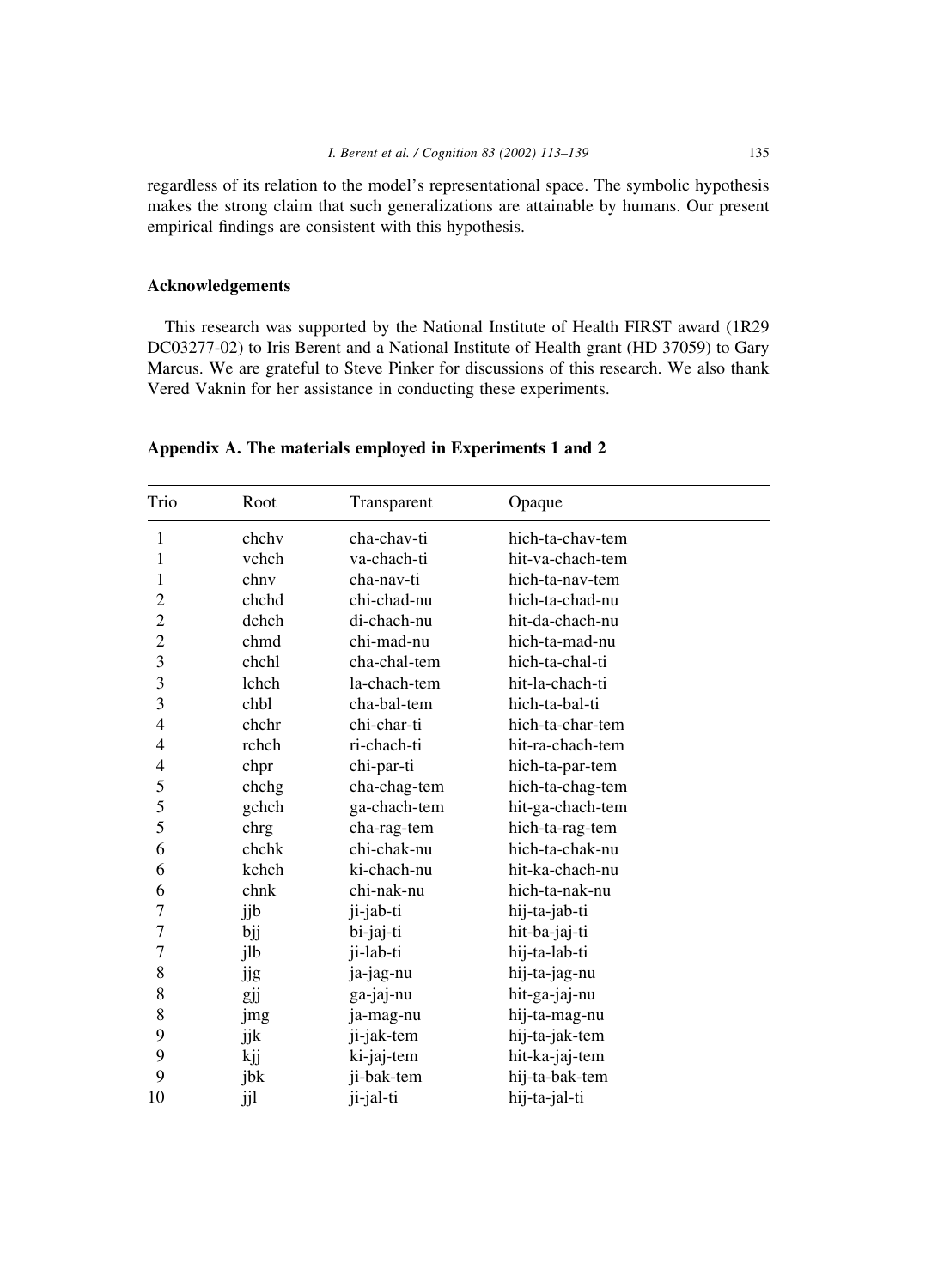| Trio | Root         | Transparent  | Opaque           |  |
|------|--------------|--------------|------------------|--|
| 10   | ljj          | li-jaj-ti    | hit-la-jaj-ti    |  |
| 10   | jpl          | ji-pal-ti    | hij-ta-pal-ti    |  |
| 11   | jjn          | ja-jan-tem   | hij-ta-jan-tem   |  |
| 11   | njj          | na-jaj-tem   | hit-na-jaj-tem   |  |
| 11   | jtn          | ja-tan-tem   | hij-ta-tan-tem   |  |
| 12   | jjr          | ja-jar-tem   | hij-ta-jar-tem   |  |
| 12   | rjj          | ra-jaj-tem   | hit-ra-jaj-tem   |  |
| 12   | jkr          | ja-kar-tem   | hij-ta-kar-tem   |  |
| 13   | ththk        | thi-thak-nu  | hith-ta-thak-nu  |  |
| 13   | kthth        | ki-thath-nu  | hit-ka-thath-nu  |  |
| 13   | thbk         | thi-bak-nu   | hith-ta-bak-nu   |  |
| 14   | ththr        | thi-thar-tem | hith-ta-thar-tem |  |
| 14   | rthth        | ri-thath-tem | hit-ra-thath-tem |  |
| 14   | rthn         | ri-than-tem  | hit-ra-than-tem  |  |
| 15   | ththn        | tha-tan-tem  | hith-ta-than-tem |  |
| 15   | nthth        | na-thath-tem | hit-na-thath-tem |  |
| 15   | thpn         | tha-pan-tem  | hith-ta-pan-tem  |  |
| 16   | ththg        | thi-thag-nu  | hith-ta-thag-nu  |  |
| 16   | gthth        | gi-thath-nu  | hit-ga-thath-nu  |  |
| 16   | thbg         | thi-bag-nu   | hith-ta-bag-nu   |  |
| 17   | ththl        | tha-thal-ti  | hith-ta-thal-ti  |  |
| 17   | <b>lthth</b> | la-thath-ti  | hit-la-thath-ti  |  |
| 17   | thml         | tha-mal-ti   | hith-ta-mal-ti   |  |
| 18   | ththm        | thi-tham-tem | hith-ta-tham-tem |  |
| 18   | mthth        | mi-thath-tem | hit-ma-thath-tem |  |
| 18   | thgm         | thi-gam-tem  | hith-ta-gam-tem  |  |
| 19   | wwg          | wi-wag-ti    | hit-wa-wag-ti    |  |
| 19   | gww          | gi-waw-ti    | hit-ga-waw-ti    |  |
| 19   | wdg          | wi-dag-ti    | hit-wa-dag-ti    |  |
| 20   | wwd          | wa-wad-nu    | hit-wa-wad-nu    |  |
| 20   | dww          | da-waw-nu    | hit-da-waw-nu    |  |
| 20   | wzd          | wa-zad-nu    | hit-wa-zad-nu    |  |
| 21   | <b>WWZ</b>   | wi-waz-tem   | hit-wa-waz-tem   |  |
| 21   | zww          | zi-waw-tem   | hiz-ta-waw-tem   |  |
| 21   | wkz          | wi-kaz-tem   | hit-wa-kaz-tem   |  |
| 22   | <b>WWS</b>   | wa-was-ti    | hit-wa-was-ti    |  |
| 22   | <b>SWW</b>   | sa-waw-ti    | his-ta-waw-ti    |  |
| 22   | wsk          | wa-sak-ti    | hit-wa-sak-ti    |  |
| 23   | wwl          | wi-wal-nu    | hit-wa-wal-nu    |  |
| 23   | lww          | li-waw-nu    | hit-la-waw-nu    |  |
| 23   | wgl          | wi-gal-nu    | hit-wa-gal-nu    |  |

(continued)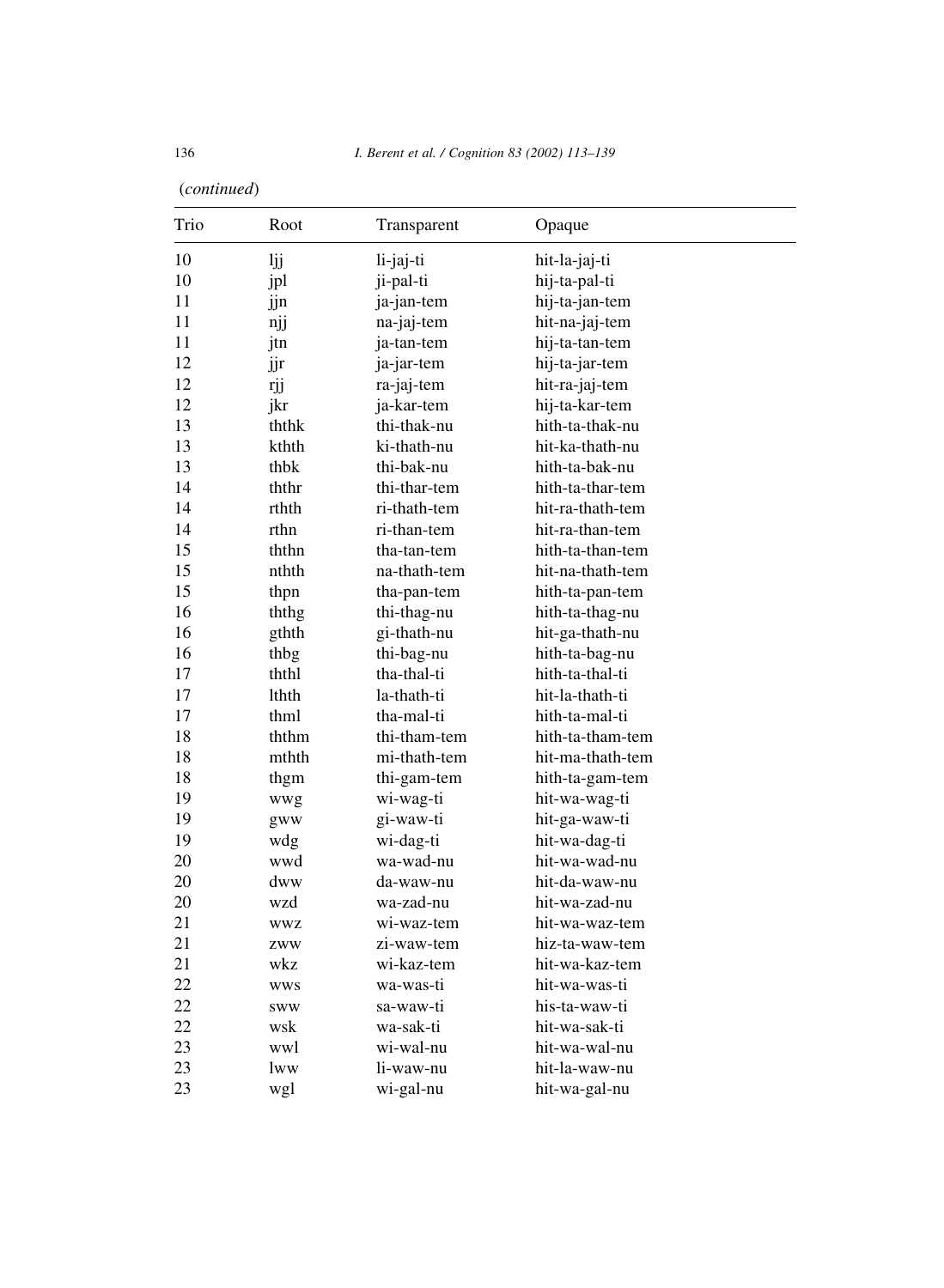| ( <i>continued</i> ) |                   |                                        |                                                    |  |  |
|----------------------|-------------------|----------------------------------------|----------------------------------------------------|--|--|
| Trio                 | Root              | Transparent                            | Opaque                                             |  |  |
| 24<br>24<br>24       | wwk<br>kww<br>wnk | wa-wak-tem<br>ka-waw-tem<br>wa-nak-tem | hit-wa-wak-tem<br>hit-ka-waw-tem<br>hit-wa-nak-tem |  |  |

| hit-o-shash-ti  | hit-a-ban-ti    |
|-----------------|-----------------|
| hit-ba-sas-ti   | hit-ba-sar-ti   |
| hit-go-nan-tem  | hit-ga-nav-tem  |
| hit-go-dad-nu   | hit-ga-mad-nu   |
| hit-go-rar-nu   | hit-ga-ash-nu   |
| hit-bo-shash-ti | hit-ga-lash-ti  |
| hit-ko-nan-ti   | hit-ka-shar-ti  |
| hit-lo-nan-ti   | hit-la-bash-ti  |
| hit-bo-dad-nu   | hit-a-dam-nu    |
| hit-bo-lal-nu   | hit-ba-gar-nu   |
| hit-mo-sas-tem  | hit-ma-kad-tem  |
| hit-ko-mam-tem  | hit-ka-nas-tem  |
| hit-o-nan-tem   | hit-a-bal-tem   |
| hit-la-kak-nu   | hit-la-hat-nu   |
| hit-ro-nan-ti   | hit-ka-bad-ti   |
| hit-go-shash-ti | hit-ga-rad-ti   |
| hit-bo-nan-tem  | hit-ba-rag-tem  |
| hit-ko-faf-nu   | hit-ka-bats-nu  |
| hish-to-mam-ti  | hit-ra-sak-ti   |
| hish-to-vay-tem | hit-ra-tav-tem  |
| hit-go-lal-nu   | hit-ra-pak-nu   |
| hit-ga-paf-tem  | hit-ra-sham-tem |
| hish-to-lal-nu  | hish-ta-lat-nu  |
| hits-ta-nan-nu  | hits-ta-rad-nu  |
| hiz-da-kak-tem  | hiz-da-man-tem  |
| hish-to-kak-ti  | hish-ta-par-ti  |
| hits-to-faf-tem | hits-ta-mak-tem |
| hit-mo-dad-nu   | hit-ma-sar-nu   |
| hit-no-sas-tem  | hit-na-gash-tem |
| hit-ya-dad-nu   | hit-ha-dar-nu   |
| hit-ma-mash-nu  | hit-ma-sad-nu   |
| hit-po-rar-ti   | hit-pa-kad-ti   |
|                 |                 |

# Appendix B. The target words with root-final gemination and no gemination employed in Experiment 3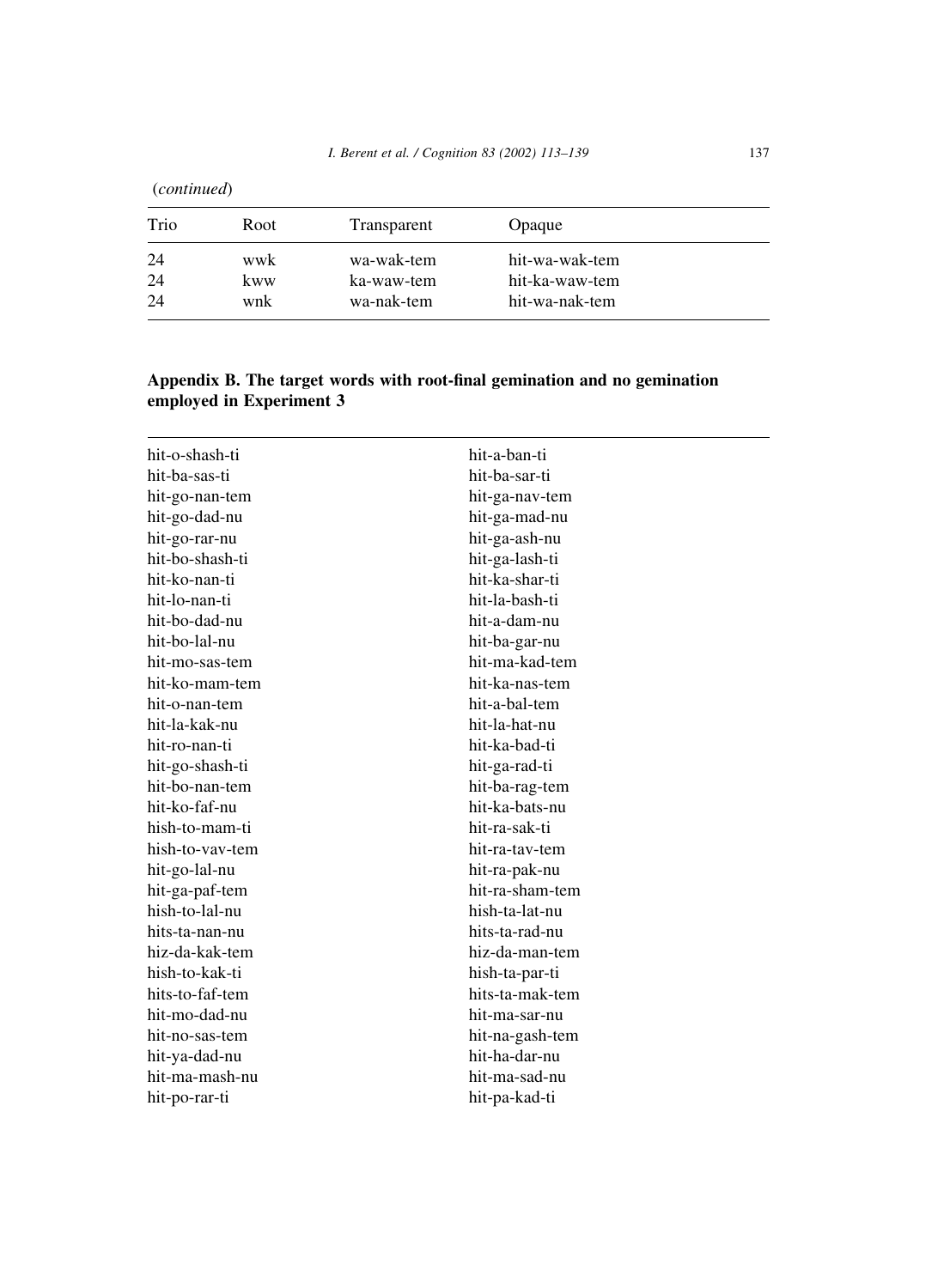| (continued)      |                 |  |
|------------------|-----------------|--|
| hit-ro-tsats-nu  | hit-ra-gaz-nu   |  |
| hit-ro-mam-tem   | hit-ro-kan-tem  |  |
| hit-pa-lal-tem   | hit-pa-lash-tem |  |
| hit-po-tsats-tem | hit-pa-rak-tem  |  |

## References

- Altamann, G. T. M., Dienes, M., & Goode, A. (1995). Modality independence of implicitly learned grammatical knowledge. Journal of Experimental Psychology: Learning Memory and Cognition, 21, 899–912.
- Balota, D., & Chumbly, J. (1984). Are lexical decisions a good measure of lexical access? The role of word frequency in the neglected decision stage. Journal of Experimental Psychology: Human Perception and Performance, 10, 340–357.
- Berent, I. (2001). Can connectionist models of phonology assembly account for phonology? Psychonomic Bulletin & Review, 8, 661–676
- Berent, I., Bibi, U., & Tzelgov, J. (2000). The autonomous computation of linguistic structure in reading: evidence from the Stroop task. Paper submitted to the 41st meeting of the Psychonomic Society, New Orleans,  $L_A$
- Berent, I., Everett, D., & Shimron, J. (2001). Do phonological representations specify variables? Evidence from the Obligatory Contour Principle. Cognitive Psychology, 42, 1–60.
- Berent, I., Pinker, S., & Shimron, J. (1999). Default nominal inflection in Hebrew: evidence for mental variables. Cognition, 72, 1–44.
- Berent, I., & Shimron, J. (1997). The representation of Hebrew words: evidence from the Obligatory Contour Principle. Cognition, 64, 39–72.
- Berent, I., & Shimron, J. (2001). Co-occurrence restrictions on identical consonants in the Hebrew lexicon: are they due to similarity? submitted for publication.
- Berent, I., Shimron, J., & Vaknin, V. (2001). Phonological constraints on reading: evidence from the Obligatory Contour Principle. Journal of Memory and Language, 22, 1–22.
- Bybee, J., & Moder, C. (1983). Morphological classes as natural categories. Language, 59, 251–270.
- Catford, J. (1977). Fundamental problems in phonetics, Edinburgh: Edinburgh University Press.
- Chomsky, N. (1957). Syntactic structures. The Hague: Mouton.
- Chomsky, N. (1980). Rules and representations. Behavioral and Brain Sciences, 3, 1–61.
- Chomsky, N., & Hale, M. (1968). The sound pattern of English. New York: Harper and Row.
- Choueka, Y. (1997). Rav Milim, Tel-Aviv: Stiematzky.
- Clements, G., & Hume, E. (1995). The internal organization of speech sounds. In J. Goldsmith (Ed.), The handbook of phonological theory (pp. 245–306). Cambridge, MA: Blackwell.
- Dart, S. (1991). Articulatory and acoustic properties of apical and laminal articulations. UCLA Working Papers in Phonetics, 79, 1–55.
- Daugherty, K., & Seidenberg, M. (1992). Rules or connections? The past tense revisited. Paper presented at the 14th annual conference of the Cognitive Science Society, Hillsdale, NJ.
- Eddington, D. (2000). Analogy and the dual-route model of morphology. Lingua, 110, 281–298.
- Elman, J. (1993). Learning and development in neural networks: the importance of starting small. Cognition, 48, 71–99.
- Elman, J., Bates, E., Johnson, M., Karmiloff-Smith, A., Parisi, D., & Plunkett, K. (1996). Rethinking innateness: a connectionist perspective on development. Cambridge, MA: MIT Press.
- Even-Shoshan, A. (1993). [The new dictionary]. Ha'milon ha'xadash, Jerusalem: Kiryat-Sefer.
- Everett, D. L., & Berent, I. (1998). An experimental approach to the OCP: evidence for violable identity constraint in Hebrew roots. Rutgers Optimality Archive. Available: http://ruccs.rutgers.edu/roa.html (ROA-235).
- Fodor, J., & Pylyshyn, Z. (1988). Connectionism and cognitive architecture: a critical analysis. Cognition, 28, 3–71.